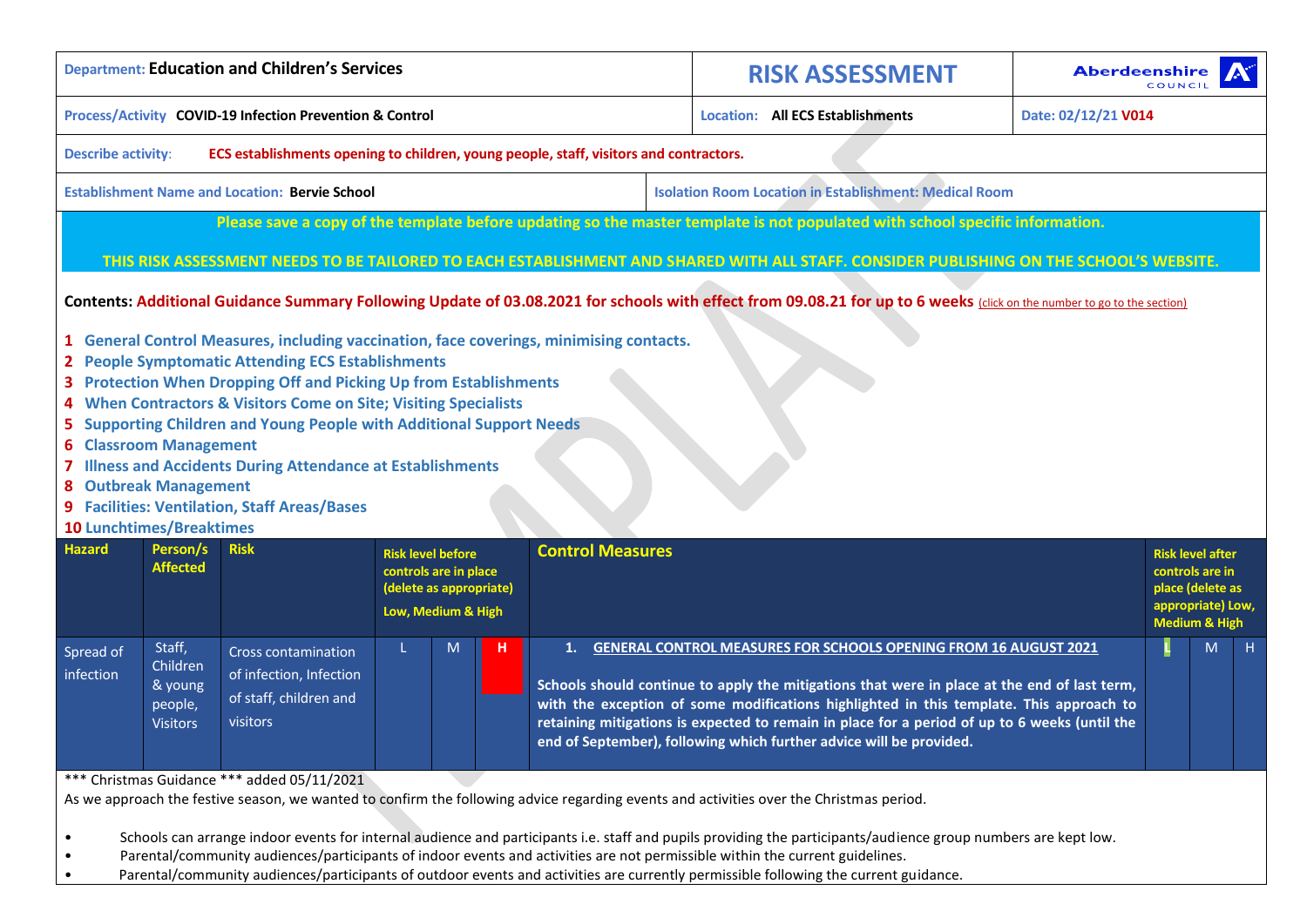• Class/school trips to pantomimes or visiting/touring pantomimes in schools are permissible following mitigations set out in the current guidance. Indoor audiences of school pupils and staff are permitted but Head Teachers should be mindful that current guidance advises against bringing together large number of unvaccinated children – so thought should be given around limiting class/year groupings.

Advice in this template takes into account that only a minority of children and young people will be vaccinated by 16 August. This means that large numbers of unvaccinated children and young people will come together in a way that is unlikely to happen in other parts of society. The adult population required to mix with this unvaccinated population in schools will have high and increasing levels of protection from vaccination. Evidence continues to indicate that children and young people are at lower risk of infection and transmission than the adult population. Mitigations are in place to avoid, wherever possible, disruption to education and will be kept under review, particularly whether there is an ongoing requirement for face coverings in classrooms.

Encourage and support all children, young people, staff and any others for whom it is necessary to enter the school estate to follow all the relevant guidance, e.g., physical distancing, face coverings and personal hygiene throughout the day:

- frequent washing/sanitising of hands for 20 seconds and drying thoroughly, and always when entering/leaving the building, before/after eating and after using the toilet.
- encouraging children, young people and staff to avoid touching their faces including mouth, eyes and nose.
- using a tissue or elbow to cough or sneeze and use bins that are emptied regularly for tissue waste

# **In place**

All school staff and secondary aged learners are encouraged to participate in the asymptomatic testing programme – lateral flow tests (LFTs). All school staff and secondary pupils to restart twice-weekly at-home LFD testing in the week prior to return. Ideally, the second test should be taken either in the morning before leaving for the first day of school or the evening before, and in any case no more than 2 days before return. Quick and decisive action should be taken when positive cases are identified among children, young people and staff.

In line with national guidance, hand sanitiser stocks have been provided to all schools to allow for provision at entry/exit points and a small number of key areas to complement existing hand washing facilities. While sanitiser can be made available for the purposes of convenience, regular hand washing with soap and water should remain the preferred method of hand hygiene for all. Provide supplies of resources including tissues, soap and hand sanitisers. **In place**

The response to the coronavirus COVID-19 outbreak is complex and fast moving. Advice from Government sources will be shared with staff daily on the Aberdeenshire Council staff COVD-19 site: <https://covid19.aberdeenshire.gov.uk/>**Sector Advice Card** foun[d here.](https://aberdeenshire.sharepoint.com/sites/covid-19childcarehubstaffinformation/Shared%20Documents/Forms/AllItems.aspx?id=%2Fsites%2Fcovid%2D19childcarehubstaffinformation%2FShared%20Documents%2FSchool%20Recovery%20Documents%2Fcovid%2D19%2Dsector%2Dadvice%2Dcard%2Epdf&parent=%2Fsites%2Fcovid%2D19childcarehubstaffinformation%2FShared%20Documents%2FSchool%20Recovery%20Documents) Please display in school to signpost to guidance. COSLA advice can be foun[d here.](https://www.cosla.gov.uk/covid-19-information-for-councils)

**Updated advice 'on reducing the risk in schools' updated 03.08.21 [can be found here.](https://www.gov.scot/binaries/content/documents/govscot/publications/advice-and-guidance/2020/10/coronavirus-covid-19-guidance-on-reducing-the-risks-in-schools/documents/guidance-on-reducing-the-risks-in-schools-30-october-2020/guidance-on-reducing-the-risks-in-schools-30-october-2020/govscot%3Adocument/Reducing%2BRisks%2Bin%2BSchools%2Bguidance%2B-%2Bversion%2B6.0%2B-%2BAugust%2B2021%2B-%2Bfinal%2Bversion.pdf)**

**HEALTH & SAFETY ADVICE FOR VACCINATIONS:** Schools should encourage staff who have not received both doses of the vaccine to seek vaccination as soon as possible, following the recommended gap between doses. Information on securing an appointment can be found at: Registering for a coronavirus vaccine | The coronavirus (COVID-19) vaccine [\(nhsinform.scot\).](https://www.nhsinform.scot/covid-19-vaccine/invitations-and-appointments/registering-for-a-coronavirus-vaccine) All young people aged 16 and 17 years are now being offered the Covid-19 vaccination in Scotland, it is not anticipated schools will be involved in this process. Public Health Scotland has produced [an information leaflet for this age group.](https://www.publichealthscotland.scot/media/8656/covid-19-leaflet-for-16-to-17-year-olds.pdf)

It is now recommended that pregnant women have the vaccine. Further information can be found at: [Combined info sheet and decision aid 20.07.2021 \(rcog.org.uk\)](https://www.rcog.org.uk/globalassets/documents/guidelines/2021-02-24-combined-info-sheet-and-decision-aid.pdf)

- All pregnant women who are vaccinated should undergo a risk assessment in the workplace and continue to work if it is safe to do so.
- Pregnant women who are unvaccinated at any gestation should take a more precautionary approach in light of the increased risk.

School staff who are pregnant at any gestation must have a workplace risk assessment with their school/local authority and occupational health team. Having a COVID-19 vaccine does not remove the requirement for schools and local authorities to carry out a risk assessment for pregnant employees. They should only continue to work if the risk assessment advises it is safe to do so. We advise continuing to use the Scottish Government Covid 19 [Guidance](https://www.gov.scot/publications/coronavirus-covid-19-guidance-on-individual-risk-assessment-for-the-workplace/) on individual occupational risk assessment and tool. More information can be found on Scottish Government [website.](https://www.gov.scot/publications/coronavirus-covid-19-guidance-on-reducing-the-risks-in-schools/pages/changes-to-previous-guidance/#Guidance%20for%20pregnant%20staff)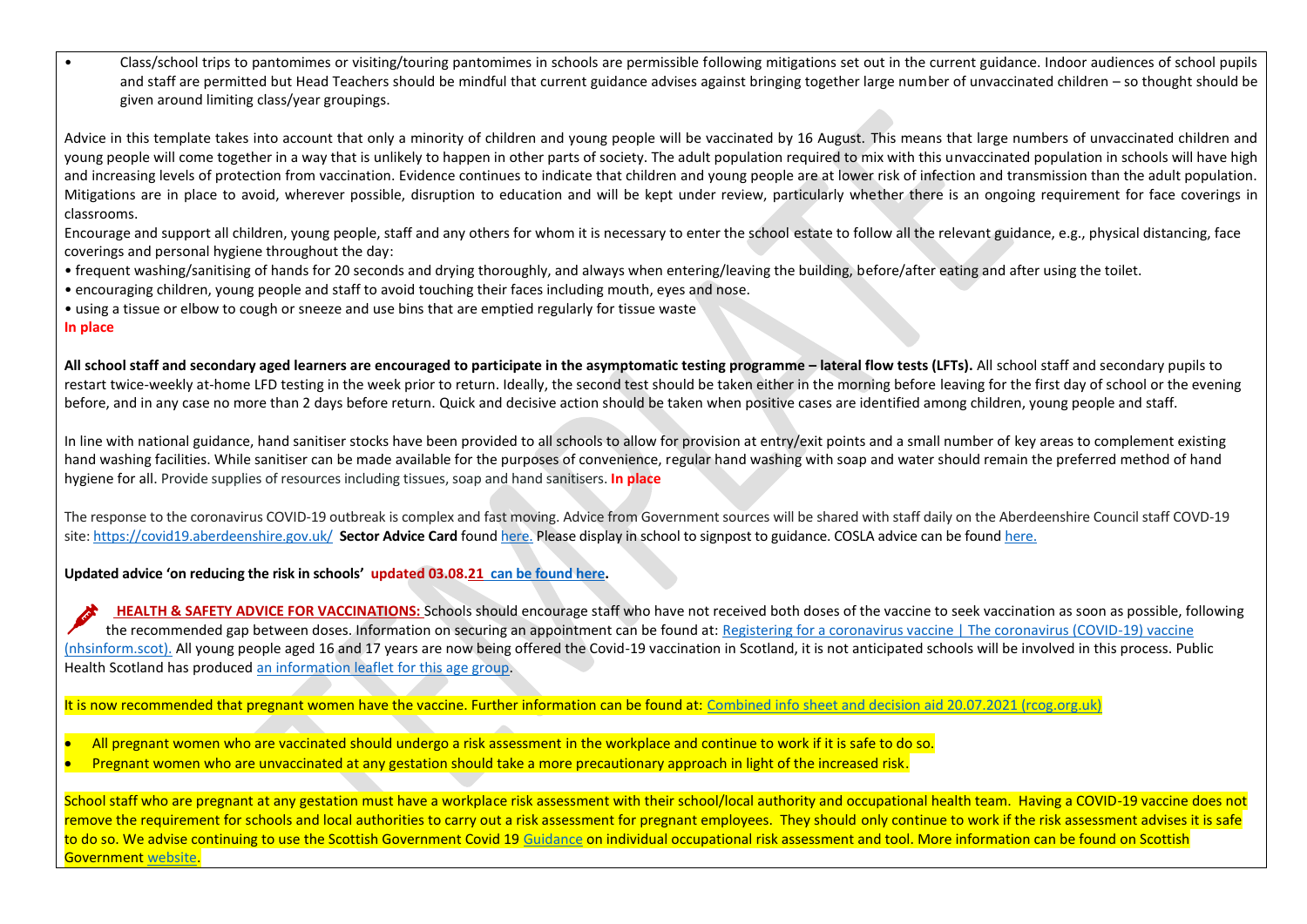**HEALTH & SAFETY ADVICE FOR FACE MASKS:** All PPE identified by a risk assessment and used to protect employees from infection with COVID 19 must be worn as directed. Type IIR face masks are classed as PPE and as such must not be modified in any way as this would then reduce the protection that the mask offers. A 3D face bracket (an inner support for face masks) has been used by some staff to add extra comfort when wearing a mask to make it more breathable and stop glasses from fogging. These inserts **must not** be used when VEI wearing a type IIR mask as the protection offered by the mask cannot then be guaranteed. **In place, PPE available and use discussed with staff.**

**NHS guidance** to staff wearing Type IIR mask in schools found [here.](https://aberdeenshire.sharepoint.com/sites/covid-19childcarehubstaffinformation/Shared%20Documents/Forms/AllItems.aspx?id=%2Fsites%2Fcovid%2D19childcarehubstaffinformation%2FShared%20Documents%2FSchool%20Recovery%20Documents%2FNHS%20Guidance%20Documents%2FFRSM%20Use%20in%20Schools%20Oct%202020%2Epdf&parent=%2Fsites%2Fcovid%2D19childcarehubstaffinformation%2FShared%20Documents%2FSchool%20Recovery%20Documents%2FNHS%20Guidance%20Documents) A definition of face coverings (which should not be confused with PPE) can be found in [Covid-19: staying safe and](https://www.gov.scot/publications/coronavirus-covid-19-phase-3-staying-safe-and-protecting-others/pages/face-coverings/)  [protecting others](https://www.gov.scot/publications/coronavirus-covid-19-phase-3-staying-safe-and-protecting-others/pages/face-coverings/) , including Type IIR face masks. This link advises on exemption information too. **Current local HPT guidance is for school staff to wear Type IIR face coverings**. This is alongside other mitigations, such as physical distancing, ventilation, cleaning and hand hygiene.

FACE COVERINGS should be worn by adults where they are working directly with others and cannot keep one metre from other adults and / or children and young people across primary and secondary (but with ELC models permitted for early stage, P1-2, as before) and current guidance advises face coverings should also be worn by adults and young people in classrooms in secondary schools.

**At all Levels face coverings** should be used by adults when not working directly with children, for example **when moving around settings** or when in staff rooms, administrative areas or canteens across all school settings. At all times when adults in primary schools, and adults and young people in secondary schools, including special schools are moving around the school in corridors, office and admin areas, canteens (except when dining) and other confined communal areas, (including staff rooms and toilets). Face coverings should be used by adults when not working directly with children, for example when moving around settings or when in staff rooms, administrative areas or canteens across all school settings. At all times when adults in primary schools, and adults and young people in secondary schools, including special schools are moving around the school in corridors, office and admin areas, canteens (except when dining) and other confined communal areas, (including staff rooms and toilets). Cleaning teams working in all schools will wear Type IIR face masks at all times, rather than a standard face covering and will be provided with access to Type IIR masks from stocks on the site they are working.

**Pupil Support Assistants and those supporting children with Additional Support Needs** who routinely have to work within two metres of **children and young people** should wear **Type IIR face masks** as a general rule. However, the use of opaque face coverings should be balanced with the wellbeing and needs of the young person - appropriate use of transparent face coverings may help in these circumstances. Other than where schools are using ELC models and guidance in the early stage, where adults cannot keep 2m distance and are interacting faceto-face with other adults and/or children and young people, Type IIR (or, in certain specific circumstances, PPE- see section on PPE and other protective barrier measures, below) should be worn at all times. This applies to all staff including support staff and Pupil Support Assistants. Transparent face-coverings may be supplied where appropriate and used where there is a risk of detriment to the child's health and wellbeing. **In place**

In **special schools and units**, and where there are groupings of children with complex additional support needs, the balance of the staffing complement, the groupings of children and young people and their needs, and therefore the staffing and resources required, (PPE, cleaning of equipment), should be considered/assessed throughout the school day.

Impact of wearing face coverings on learners with additional support needs and learners who are acquiring English as a language should be considered, and possible clear alternatives explored. In line with the revised arrangements for public transport - adults and children and young people aged 12 and over are travelling on dedicated school transport should wear face coverings. **In place**

Anyone (staff or pupil) who wishes to wear a face covering is free to do so. It is reasonable to assume that most staff and young people will now have access to re-usable face coverings. However, where anybody is struggling to access a face covering, or where they are unable to use their face covering due to having forgotten it or it having become soiled/unsafe, schools should take steps to have a contingency supply available to meet such needs.

Face coverings should be worn by parents and other visitors to the school site (whether entering the building or otherwise), including parents at drop-off and pick-up. Sensitivity and discretion with regard to the wearing of face coverings by individuals observing Ramadan during April and May. In place and advised by letter and regular update including signage around **the school site.**

## **HEALTH & SAFETY ADVICE ON MINIMISING CONTACTS & DISTANCING:**

In both primary and secondary settings, wherever possible, physical distancing of at least 1m between adults, and between adults and children and young people, should remain in place in the school estate. **It is expected that most schools will wish to retain the existing 2m distancing arrangements for logistical reasons.** This reduces the likelihood of direct transmission, allows for quicker identification of those who need to self-isolate and may reduce the overall number of people who need to isolate in the event of a positive test of COVID-19. Retain 2 metres between adults in schools who do not yet meet the criteria for exemption from self-isolation to help to reduce the risk that they are identified as a close contact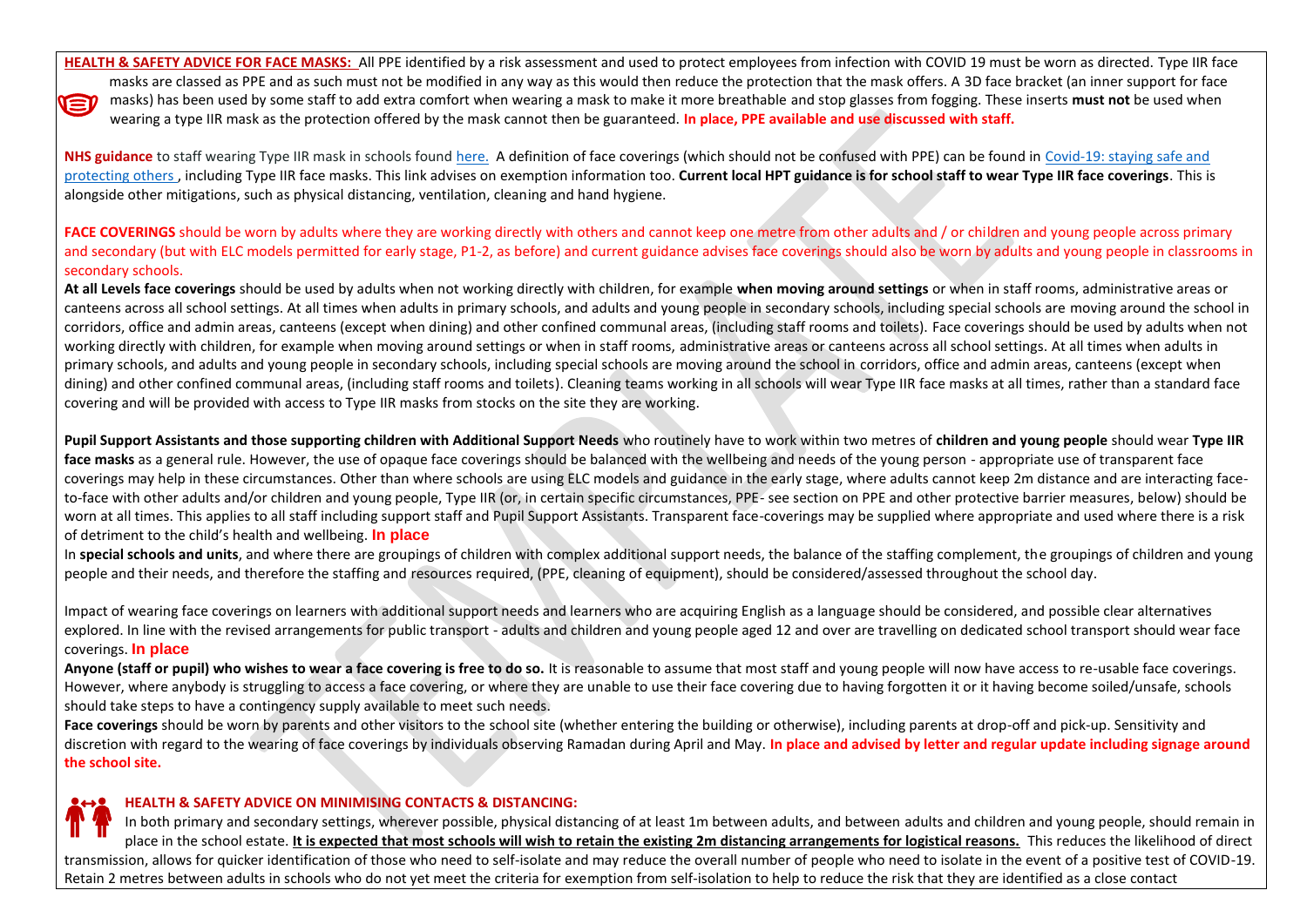To help with maintaining distancing for young people in secondary schools use of marker tape on the floor and consider the implementation of one-way systems to assist movement around school buildings and site. Social distancing should be adhered to by all staff and pupils. Reduce the need for people to move around site, and between classrooms as far as possible to reduce the potential spread of any contamination through touched surfaces. Where this cannot be avoided, the provision of appropriate cleaning supplies to enable them to wipe down their own desk/chair/surfaces before leaving and or, especially, on entering the room, especially in secondary schools.

Review any Personal Evacuation Emergency Plans (PEEPS) to ensure that arrangements are still adequate and relevant. Update the Fire Evacuation Procedure to reflect any changes and share information with all staff. **PEEPS reviewed and updated to reflect guidance. Shared with relevant staff.**

Reduce the movement of groups across different parts of the school estate where possible. Schools should continue to avoid assemblies and other large group gatherings. Where this is necessary to do so alternative mitigating actions should be put in place, such as limiting the time spend together. Clear signs displayed as reminders to staff and children regarding social distancing and how to handwash properly. Children should be supervised and supported to follow guidance. Children remain in separate groups during class times. Assemblies are virtual.

Consideration given to emergency evacuation procedures/ fire drill & muster point -fire safety is the priority. Adjustments to be made locally to emergency evacuation procedures to keep 2m separation where possible for staff. **Procedures updated in line with guidance**

Movement between schools should be kept to a minimum until further notice. Consider lower risk methods for some input – digital/virtual means, or outdoor settings. Where movement across locations is necessary to deliver school operations the number of interactions should be minimised. **In place**

Minimise movement of individuals between workstations. Where they are shared make sure there is cleaning between use. **In place**

Secondary Schools: Encourage young people to maintain distance where possible, particularly encouraging young people not to crowd together or touch their peers; • discourage social physical contact (hand to hand greeting/hugs); • use all the available space in classrooms, halls, libraries or social spaces to promote distancing where possible; • adjust class space if required, and where possible, to maintain spacing between desks or between individual young people; • seat young people side by side and facing forwards, rather than face to face; • avoid situations that require young people to sit or stand in direct physical contact with others; • where young people need to move about within the classroom to perform activities (for example to access a shared resource) this should be organised to minimise congregation around the point of access to the shared resource; • encouragement of set seating plans, even across different subject classes, is likely to reduce the number of close contacts needing to self-isolate if a young person tests positive.

## **EARLY LEARNING AND CHILDCARE SERVICES ADVICE:**

Additional guidance is listed below for Early Learning and Childcare Services with links[: here.](http://www.gov.scot/publications/coronavirus-covid-19-guidance-on-reopening-early-learning-and-childcare-services/) And good infection control guidance specifically for nurseries: Infection Prevention and Control in [Childcare Settings \(Day Care and Childminding Settings](https://hpspubsrepo.blob.core.windows.net/hps-website/nss/2448/documents/1_infection-prevention-control-childcare-2018-05.pdf) and put in place the guidance from Health Protection Scotland. ELC Risk assessmen[t here.](https://aberdeenshire.sharepoint.com/:w:/r/sites/1140SupportMaterials/_layouts/15/Doc.aspx?sourcedoc=%7B0295D0FB-AD0F-420C-95A7-60F4C4EAAB87%7D&file=MASTER%20FINAL%20DRAFT%20%20Risk%20Assessment%20for%20ELCs%20Recovery%20Aug%2020.docx&action=default&mobileredirect=true&cid=a8337f1d-9098-4468-818b-0badbffc38f1) [Link to ELC guidance doc found here](https://www.gov.scot/publications/coronavirus-covid-19-early-learning-and-childcare-services/pages/overview/)

Health and Safety advice available on Arcadia [here](https://aberdeenshire.sharepoint.com/sites/Arcadia/services/Pages/Business%20Services/HR%20and%20OD/Health%20and%20Safety,%20Wellbeing%20and%20Risk%20Management/Health-and-Safety,-Wellbeing-and-Risk-Management.aspx) by accessing this link, including: How to handwash, Putting on & removing PPE, Decontamination & cleaning processes for facilities, optional & mandatory wearing of face coverings. Health, Safety and Wellbeing policy is availabl[e here.](https://aberdeenshire.sharepoint.com/sites/Arcadia/services/Documents/Business%20Services/HR+OD/Health%20and%20Safety/Aberdeenshire%20Council%20Corporate%20H+S%20Policy/Aberdeenshire%20Council%20-%20General%20HS%20Policy%20Statement.pdf)

# **PPE**

For the majority of staff PPE will not normally be necessary. Use of PPE in school should be based on a clear assessment of the risk and need for an individual child, ie personal care. Where colleagues need to work in close proximity to a child or children, the school will provide Type IIR face mask / PPE for that purpose. **In place**

## **Types of PPE required for specific circumstances:**

- ROUTINE ACTIVITIES No PPE required
- SUSPECTED COVID-19 A fluid-resistant surgical mask (Type IIR) should be worn by staff in they are looking after a child or young person who has become unwell with symptoms of COVID-19 and 2m distancing cannot be maintained while doing so. If the child or young person who has become unwell with symptoms of COVID 19 needs direct personal care, gloves, aprons and a fluid-resistance surgical mask (Type IIR) should be worn by staff.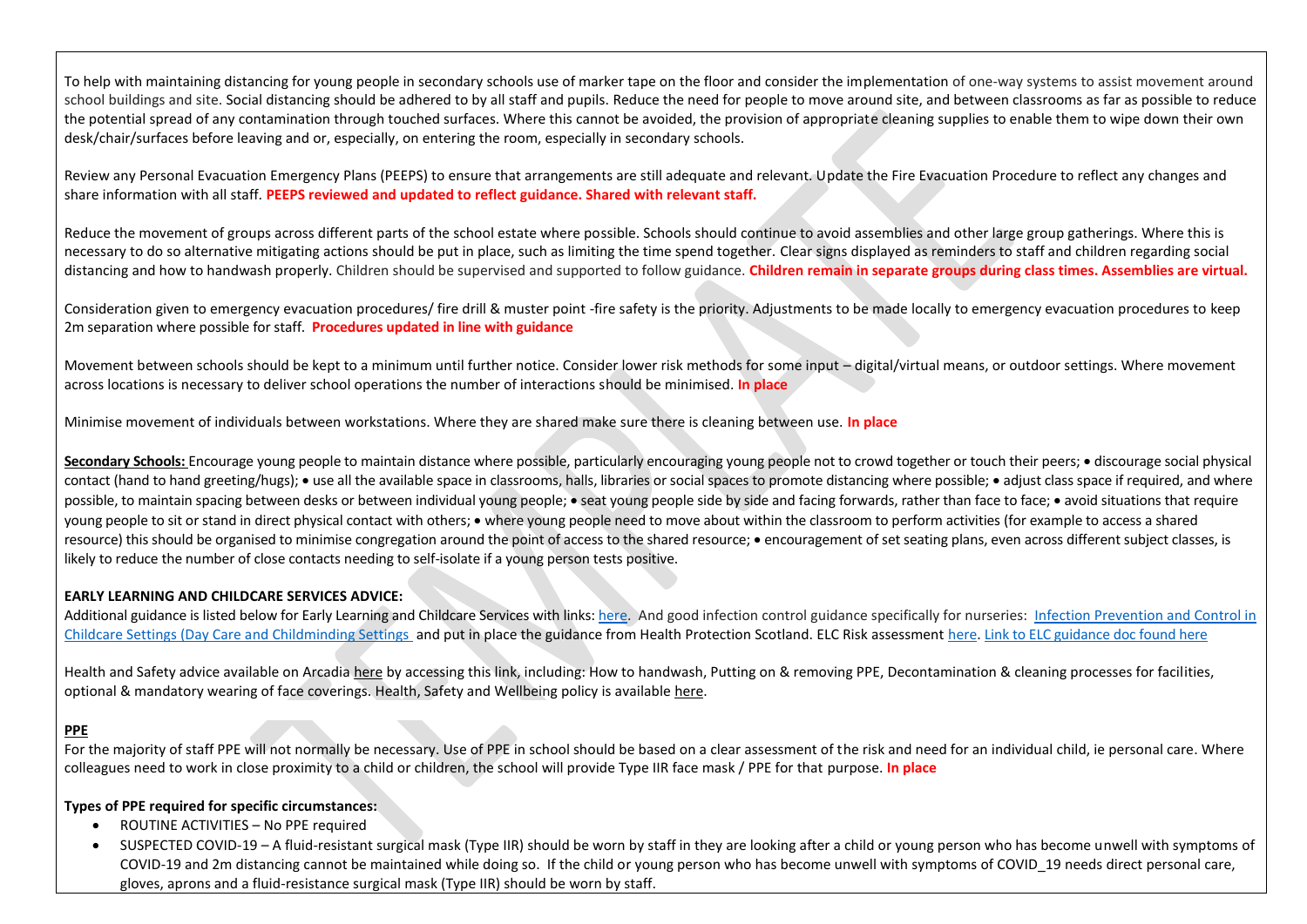Eye protection should also be worn if a risk assessment determines that there is a risk of splashing to the eyes such as from coughing, spitting, or vomiting. Gloves and aprons should be used when cleaning the areas where a person suspected of having COVID-19 has been.

• INTIMATE CARE – Gloves and apron. Risk of splashing mitigated with the wearing of fluid-resistant surgical mask – Type IIR and eye protection. Gloves and aprons worn when cleaning the area.

**Health and safety advice on latex gloves:** Disposable Nitrile gloves are usually the glove of choice, during the Covid-19 Pandemic. Due to known latex allergy risks, latex gloves must only be purchased where there is a reason for them to be used and the [guidance for the use of latex gloves](https://aberdeenshire.sharepoint.com/sites/Arcadia/services/Documents/Business%20Services/HR+OD/Health%20and%20Safety/COVID-19/Guidance%20for%20the%20use%20of%20Latex%20Gloves.pdf) must be followed before staff use the gloves. **In place**

## **Special Consideration for Certain Groups**

Advice is available [here](https://www.gov.scot/publications/guidance-education-children-unable-attend-school-due-ill-health/) for the education of pupils who are unable to attend school due to ill health. Schools will wish to maintain plans for remote education for some pupils. Link [here](https://www.gov.scot/binaries/content/documents/govscot/publications/advice-and-guidance/2020/07/coronavirus-covid-19-guidance-on-individual-risk-assessment-for-the-workplace/documents/risk-assessment-tools-and-guidance/occupational-risk-assessment-tool-and-guidance/occupational-risk-assessment-tool-and-guidance/govscot%3Adocument/Occupational%2BRisk%2BAssessment%2BGuidance%2Band%2BTool%2B%2528Interactive%2529%2B04%2BSeptember.pdf?forceDownload=true) for an occupational risk assessment from the Scottish government and recommended by Health & Safety colleagues for managers with members of staff returning from shielding.

## **Shielding**

At protection level 0, children and young people on the shielding list are advised to follow the guidance for the general population in relation to school and formal childcare Coronavirus [\(COVID-19\): shielding advice and support.](https://www.gov.scot/publications/covid-shielding/pages/levels-advice/)

Line managers should ensure that individualised risk assessments for school staff members with the highest clinical risk are in place and updated appropriately. Each situation should be discussed on an individual basis, ensuring that the appropriate measures are in place to mitigate the risk factors. For complex cases and situations, the HR Operational Team or the Health & Safety & Wellbeing Team can be contacted for further advice and support if required.

Consider the possibility of clinically extremely vulnerable staff working from home, (for example, supporting remote education), or where that is not possible, carry out the lowest-risk roles on site, with social distancing of at least 2m. Clinically extremely vulnerable staff electing to waive this right must have discussed it with their doctor and head teacher.

Ensure up to date risk assessments for children on EHC plans, carried out with educational providers, parents/carers and appropriate health practitioners, to ensure child is at no more risk in the school setting than at home. Parents and carers may wish to have a discussion with their child's healthcare team if they are unsure or have queries about returning to school because of their health condition.

## **General Advice - Staff and Pupils**

Plan to resume taking twice daily registration and record the appropriate absence codes both existing and COVID-19 related. Registration must be in accordance with Guidelines on Managing and Promoting Pupil Attendance in [Nursery, Primary and Special Schools](https://asn-aberdeenshire.org/wp-content/uploads/2017/08/attendance-policy-guidance-primary-schools-november-2015.pdf) an[d secondary schools.](https://asn-aberdeenshire.org/wp-content/uploads/2017/08/attendance-policy-guidance-secondary-schools-november-2015.pdf)

A risk assessment needs to be completed for all pupils attending multiple educational settings and consideration needs to be given to groupings. Young people in the senior phase may require to spend time in college environments. They should ensure that they follow th[e guidance on the appropriate approach to these specific circumstances while on campus.](https://www.gov.scot/publications/coronavirus-covid-19-universities-colleges-and-student-accommodation-providers/) This has now been included in updated guidance for colleges.

# **Support for minority ethnic children, young people and staff**

The concerns within Minority Ethnic communities must be recognised and individual requests for additional protections should be supported wherever possible. Local authorities should ensure that managers in school have sensitive, supportive conversations with all Minority Ethnic staff, which also consider their health, safety and psychological wellbeing and personal views and concerns about risk. Wellbeing support services should be promoted to all Minority Ethnic staff. Employers should be mindful of their duties under th[e Equality Act 2010 a](https://www.legislation.gov.uk/ukpga/2010/15/contents)t all times. All Minority Ethnic staff from South Asian backgrounds with underlying health conditions and

disabilities, who are over 55, or who are pregnant, should be individually risk assessed, and appropriate reasonable adjustments should be made following risk assessment.

## **School visits**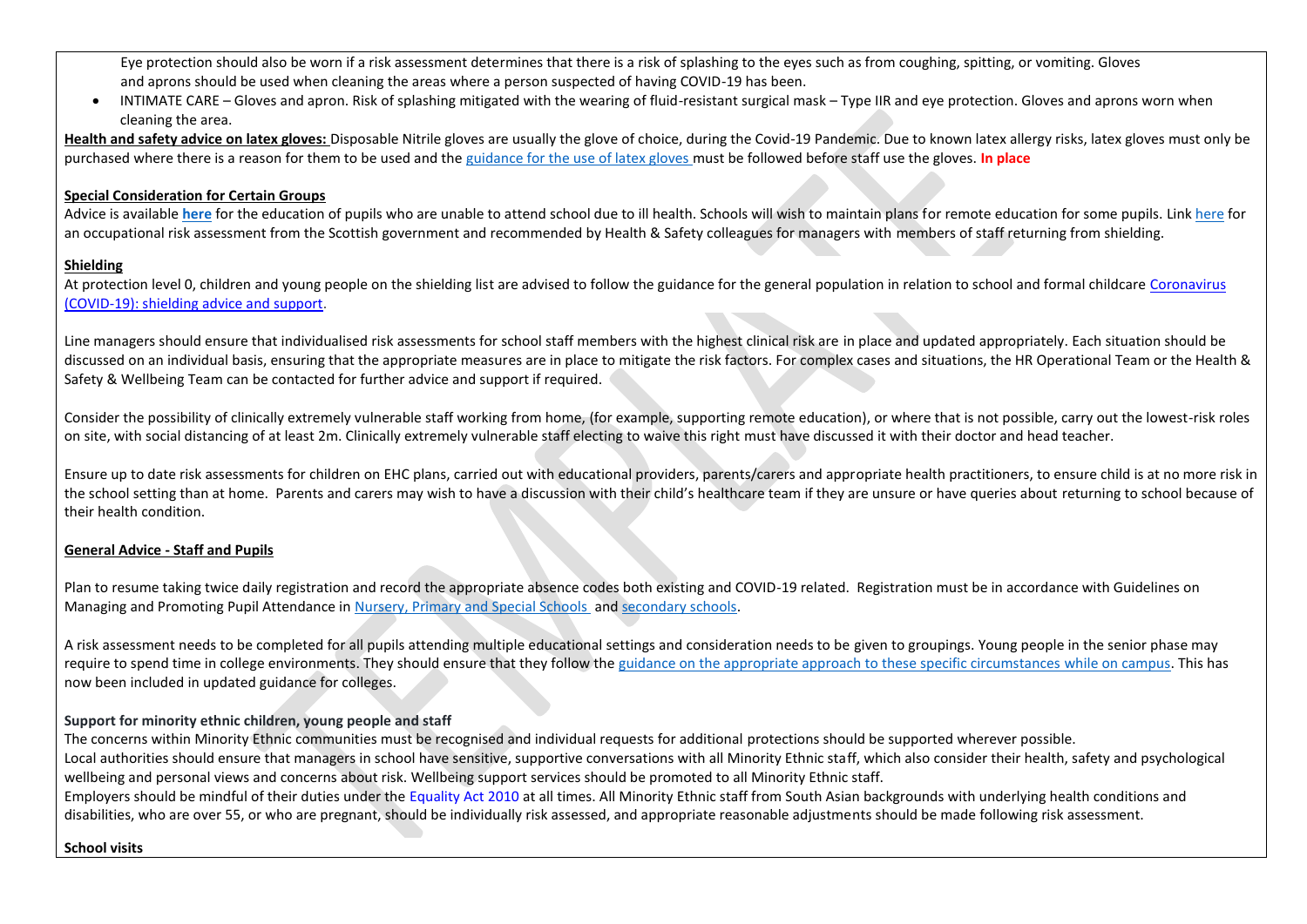Guidance on school visits (available at [Coronavirus \(COVID-19\): guidance for school visits and trips\)](https://www.gov.scot/publications/coronavirus-covid-19-guidance-for-school-visits-and-trips/) - school day visits can now take place and that school residential visits to outdoor education centres can recommence from 31 May 2021 at the earliest, subject to a number of mitigating actions being put in place. This includes the requirement that residential visits are allowed only when virus prevalence is equivalent to new Covid-19 Protection Levels 0, 1 and 2 at both the school and destination.

| People           | Staff,              | Infection of staff,   | M | PEOPLE SYMPTOMATIC ATTENDING ECS ESTABLISHMENTS & TESTING                                                        |  |  |
|------------------|---------------------|-----------------------|---|------------------------------------------------------------------------------------------------------------------|--|--|
| with             | Children<br>& young | children and visitors |   | Remind staff, pupils and parents that they should not come to school if they or someone in                       |  |  |
| symptoms         | people,             |                       |   | $\downarrow$ their household has developed symptoms (new persistent cough, fever or loss of, or change $^\prime$ |  |  |
| attending        | <b>Visitors</b>     |                       |   | in, sense of smell or taste) They should self-isolate straight away, stay at home and arrange a                  |  |  |
| <b>ECS sites</b> |                     |                       |   | test via www.nhsinform.scot or the staff referral portal. Remind all staff and pupils of this                    |  |  |
|                  |                     |                       |   | each day.                                                                                                        |  |  |

The current asymptomatic testing offer is for school staff and senior phase pupils and does not replace other mitigations. Symptomatic staff, student teachers and learners should not use lateral flow tests (LFTs) and must not attend school sites. PCR test must be accessed. If symptomatic person has a LFD negative test result they should still self-isolate and arrange a PCR test. Guidance should be followed from NHS Inform and from Test [and Protect](https://www.nhsinform.scot/campaigns/test-and-protect) here. Schools should ensure they understand this process and cases in schools, as complex settings, will be prioritised and escalated to specialist Health Protection Teams.

Identify those staff or pupils who are, or who live with someone who is, symptomatic or a confirmed case of COVID-19. Staff, children and young people are strongly encouraged to inform their schools of any positive tests when reporting absences and follow advice from Test and Protect or local HPT on isolation requirements. Individuals who have been vaccinated or under 18's who are identified as close contacts, should isolate and book a PCR test. If they return a negative test AND are feeling well or no symptoms, they can end their self-isolation. Set up clear, repeated messaging to parents/carers that pupils must not attend if they, or a member of their household, has COVID-like symptoms or a positive test and have been advised to isolate by Test and Protect. Aberdeenshire Council staff can access testing advice [here.](https://aberdeenshire.sharepoint.com/:w:/r/sites/covid-19childcarehubstaffinformation/_layouts/15/Doc.aspx?sourcedoc=%7B6F29F5AD-96EE-4637-8D10-012490D40AC9%7D&file=ECS%20Staff%20Testing%20Advice%20230920.docx&action=default&mobileredirect=true) with NHS advic[e here.](https://aberdeenshire.sharepoint.com/:w:/r/sites/covid-19childcarehubstaffinformation/_layouts/15/Doc.aspx?sourcedoc=%7B6C873C53-C9AE-44B0-8126-205A874667C9%7D&file=Covid-19%20-%20Accessing%20School%20Staff%20Testing.docx&action=default&mobileredirect=true)

Establishment to use existing methods and channels of communication with parents/carers to reduce the need for face-to-face meetings/contact: text; email; phone; Website; and other social media as used by the school. **In place and communicated with families.**

| Spread of<br>infection. | Staff,<br>Children<br>& young<br>people,<br><b>Visitors</b> | Cross contamination<br>of infection. Infection<br>of staff, children and<br>visitors |  | M |  | PROTECTION WHEN DROPPING OFF AND PICKING UP FROM THE ESTABLISHMENT<br>Social distancing should be adhered to. Staff/volunteer / visitor distance of 2m.<br>   All staff, parent/carers, children and visitors to wash hands before coming to setting, build<br>$\Box$ handwashing into daily routine. No visitors, parents, carers beyond front door where possible.<br>All participants to remain within restricted designated areas. |  |  |  |
|-------------------------|-------------------------------------------------------------|--------------------------------------------------------------------------------------|--|---|--|----------------------------------------------------------------------------------------------------------------------------------------------------------------------------------------------------------------------------------------------------------------------------------------------------------------------------------------------------------------------------------------------------------------------------------------|--|--|--|
|-------------------------|-------------------------------------------------------------|--------------------------------------------------------------------------------------|--|---|--|----------------------------------------------------------------------------------------------------------------------------------------------------------------------------------------------------------------------------------------------------------------------------------------------------------------------------------------------------------------------------------------------------------------------------------------|--|--|--|

Signage and information added to the entrance of the site. Information shared on school websites and social media. **In place**

Consider staggered drop off/pick up times or locations. Consider where children go when they arrive at the facility. Consider the arrangement of parents not to enter the PLAYGROUND or BUILDING unless in an emergency unless this is not possible due to restricted external space on pavements – each site needs to be assessed to establish the practicalities of restricting parents from the playground. Consider advising parents not to wait and maintain social distancing. If parents/carers are dropping off children, they should wear face coverings. Face coverings should be worn by parents and other visitors to all school sites (whether entering the building or otherwise), including parents at drop-off and pick-up. **In place, staggered entry/exit points throughout the building. Families advised re one adult to drop-off/collect and face coverings to be worn. Regular reminders.**

Car-sharing with children and young people of other households should be discouraged. **Advised**

On entering and leaving the building, hand sanitiser should be made available. Everyone should use this before moving to wash their hands thoroughly at the nearest available handwashing area when entering the building. When pupils are leaving the building they should be encouraged to sanitise their hands. Consider discouraging parents/carers from dropping off items for pupils at reception to reduce potential transfer of infection. **In place and shared with families.**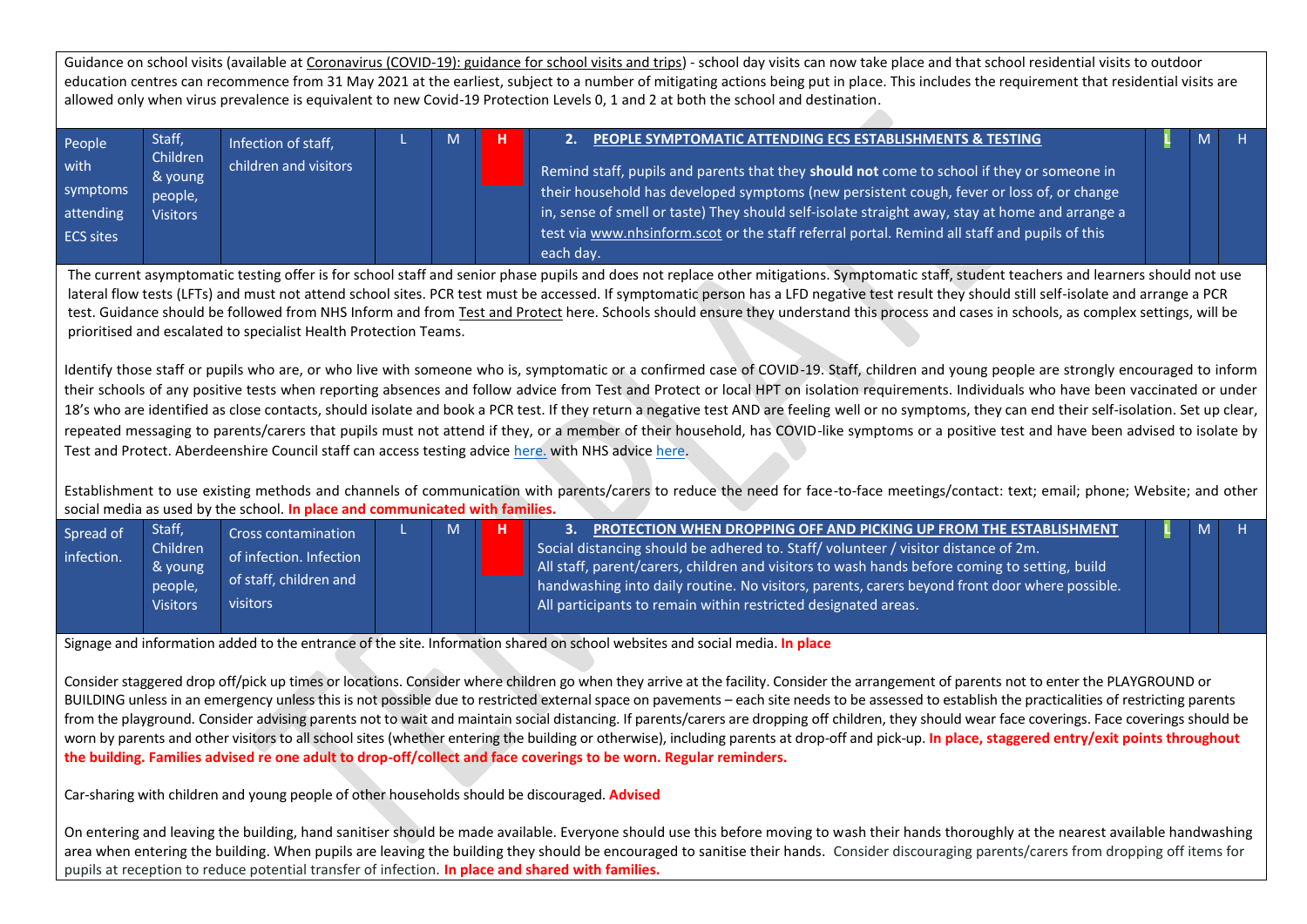|                                                                              |                                                                                                                                                                                                                                                                                                                                                                                  | home only they use this to not increase the risk of indirect spread of virus. Advised via letter                                                                                            |  |                 | Children and young people should wherever possible be encouraged to not bring toys from home or to share their personal belongings. However, if a child brings their own items from                                                                                                                                                                                                                                                                                                                                                                                                                                                                                                 |        |  |  |  |  |  |  |
|------------------------------------------------------------------------------|----------------------------------------------------------------------------------------------------------------------------------------------------------------------------------------------------------------------------------------------------------------------------------------------------------------------------------------------------------------------------------|---------------------------------------------------------------------------------------------------------------------------------------------------------------------------------------------|--|-----------------|-------------------------------------------------------------------------------------------------------------------------------------------------------------------------------------------------------------------------------------------------------------------------------------------------------------------------------------------------------------------------------------------------------------------------------------------------------------------------------------------------------------------------------------------------------------------------------------------------------------------------------------------------------------------------------------|--------|--|--|--|--|--|--|
| Spread of<br>infection.<br>Infection of<br>staff,<br>children &<br>visitors. | <b>Staff</b><br>Children<br>& young<br>people<br><b>Visitors</b>                                                                                                                                                                                                                                                                                                                 | <b>Cross contamination</b><br>of infection.<br>Infection of staff,<br>children and visitors                                                                                                 |  | M<br>н          | WHEN CONTRACTORS & VISITORS COME ONTO SITE / VISITING SPECIALISTS<br>4.<br>All visitors to complete a compulsory track and trace QR Code data sharing procedure or sheet<br>before gaining access to site. This is separate to signing in sheet to follow GDPR guidance. This<br>information is retained by the school office. Please find guidance here for QR Code Set Up. Please<br>find a copy of the Data Collection Sheet here & GDPR Template here. Guidance on Collection of<br>Visitor Details here.                                                                                                                                                                       | H<br>м |  |  |  |  |  |  |
|                                                                              |                                                                                                                                                                                                                                                                                                                                                                                  |                                                                                                                                                                                             |  |                 | Set up social distancing at reception areas. Minimise person to person contact by putting procedures in place for deliveries and facility management work. ALL visitors into the building, including<br>delivery drivers MUST provide track and trace information. Reception windows should remain closed where possible. In place<br>There is a legal duty to provide welfare facilities and washing facilities for visiting drivers. Establish what facilities visitors would be directed to for this activity in your setting. . In place                                                                                                                                        |        |  |  |  |  |  |  |
|                                                                              |                                                                                                                                                                                                                                                                                                                                                                                  | adhered to at all times. . In place, access via separate entrance                                                                                                                           |  |                 | Contractors arriving at site are directed by signs to main entrance where possible. To follow same hand sanitising and handwashing rules as per other visitors and staff. Social distancing must be                                                                                                                                                                                                                                                                                                                                                                                                                                                                                 |        |  |  |  |  |  |  |
|                                                                              | Canteen deliveries to use separate entrance where possible. To follow same hand sanitising and washing rules as per other visitors and staff. Delivery staff to follow social distancing guidance<br>and NOT enter the school site. If this is not avoidable then a track and trace data sharing sheet must be completed in all cases and given to the school office. . In place |                                                                                                                                                                                             |  |                 |                                                                                                                                                                                                                                                                                                                                                                                                                                                                                                                                                                                                                                                                                     |        |  |  |  |  |  |  |
|                                                                              |                                                                                                                                                                                                                                                                                                                                                                                  |                                                                                                                                                                                             |  |                 | It is recommended that staff who have a closer interaction with pupils limit their movement between schools to two sites per day, for example teaching staff, temporary/supply staff and<br>visiting specialists. Members of the janitorial team who have a more limited interaction with pupils and other staff can consider undertaking additional site visits to undertake facility<br>management tasks following recommended control measures of social distancing and handwashing/hand sanitising. Social distancing should be adhered to. Staff/volunteer / visitor<br>distance where possible. Type IIR Face masks to be worn by adults where distancing cannot be achieved. |        |  |  |  |  |  |  |
|                                                                              |                                                                                                                                                                                                                                                                                                                                                                                  |                                                                                                                                                                                             |  |                 | Schools and local authorities should, in partnership with related partners and local public health teams, pay very close attention to any evidence suggesting emerging bridges of transmission<br>between settings. If this is identified, they should consult immediately with local public health teams on any requirement to pause or further reduce such movement between schools.                                                                                                                                                                                                                                                                                              |        |  |  |  |  |  |  |
|                                                                              |                                                                                                                                                                                                                                                                                                                                                                                  | New guidance on visitors available here.                                                                                                                                                    |  |                 |                                                                                                                                                                                                                                                                                                                                                                                                                                                                                                                                                                                                                                                                                     |        |  |  |  |  |  |  |
| available here.                                                              |                                                                                                                                                                                                                                                                                                                                                                                  | Risk Assessment EPS for visiting schools.<br>Risk Assessments for School Counsellors, School Escorts and 'Near Me' can be found here<br>Risk Assessment for EAL Risk Assessment for ASPECTS |  |                 | VISITING STAFF GUIDANCE: Risk Assessment for Home Visits . Risk Assessment for School Visiting SSS . Risk Assessment for BME . Covid-19 - Guidance for non-healthcare settings is                                                                                                                                                                                                                                                                                                                                                                                                                                                                                                   |        |  |  |  |  |  |  |
| <b>Staff Type</b>                                                            |                                                                                                                                                                                                                                                                                                                                                                                  | <b>Working Location</b>                                                                                                                                                                     |  | <b>Guidance</b> |                                                                                                                                                                                                                                                                                                                                                                                                                                                                                                                                                                                                                                                                                     |        |  |  |  |  |  |  |
| <b>ASN Pupil Escorts</b>                                                     |                                                                                                                                                                                                                                                                                                                                                                                  | <b>Transport</b>                                                                                                                                                                            |  |                 | Follow schools' guidance and risk assessment                                                                                                                                                                                                                                                                                                                                                                                                                                                                                                                                                                                                                                        |        |  |  |  |  |  |  |
|                                                                              |                                                                                                                                                                                                                                                                                                                                                                                  |                                                                                                                                                                                             |  | $\bullet$       | Movement between settings should be minimised<br>A school will need to know if a Pupil Escort is working in any other schools for risk assessment purposes.                                                                                                                                                                                                                                                                                                                                                                                                                                                                                                                         |        |  |  |  |  |  |  |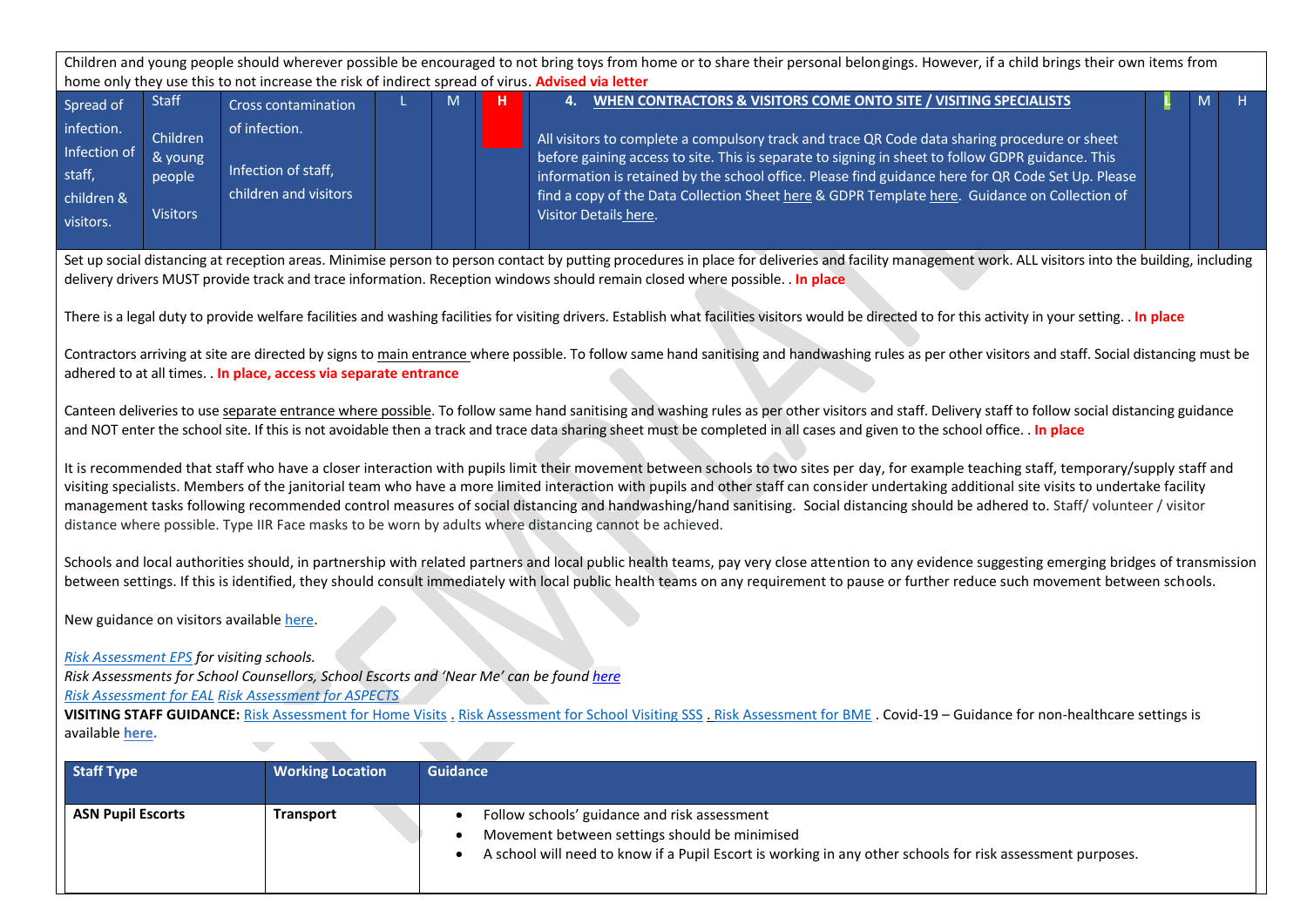|                                                                                                                                                                           |                                                                                       | Schools using ASN transport should provide Type IIR face covering/PPE to Pupil Escort. Schools also to support Pupil<br>Escort in their understanding of their responsibilities in adhering to the infection control procedures.                                                                                                                                                                                                                                                                                                                                                                                                                                                                                                                             |
|---------------------------------------------------------------------------------------------------------------------------------------------------------------------------|---------------------------------------------------------------------------------------|--------------------------------------------------------------------------------------------------------------------------------------------------------------------------------------------------------------------------------------------------------------------------------------------------------------------------------------------------------------------------------------------------------------------------------------------------------------------------------------------------------------------------------------------------------------------------------------------------------------------------------------------------------------------------------------------------------------------------------------------------------------|
| ASN Staff (e.g. ASN<br>Teachers, PSAs, PSWs)                                                                                                                              | <b>Base school only</b><br>location                                                   | Follow school's own guidance and risk assessment as other school staff<br>$\bullet$                                                                                                                                                                                                                                                                                                                                                                                                                                                                                                                                                                                                                                                                          |
| ASN Peripatetic Staff (e.g.<br><b>ASN Teachers, PSAs, PSWs)</b>                                                                                                           | Base school & one<br>other location per<br>week                                       | Follow schools' guidance and risk assessment<br>Movement between settings should be minimised<br>Work remotely where possible<br>٠                                                                                                                                                                                                                                                                                                                                                                                                                                                                                                                                                                                                                           |
| <b>ASN Peripatetic Staff (e.g.</b><br><b>Relief PSAs)</b>                                                                                                                 | <b>Working in more</b><br>than 2 schools per<br>week & does not<br>have a base school | Follow schools' guidance and risk assessment<br>٠<br>Movement between settings should be minimised<br>A school will need to know if a PSA is working in any other schools for risk assessment purposes.                                                                                                                                                                                                                                                                                                                                                                                                                                                                                                                                                      |
| <b>ASN Support Services (e.g.</b><br><b>EPS, EAL Service, Sensory</b><br><b>Support Service, Counselling</b><br><b>Service) and Allied Health</b><br><b>Professionals</b> | <b>Working in more</b><br>than 2 schools per<br>week & does not<br>have a base school | Follow schools' guidance and risk assessment<br>Movement between settings should be minimised<br>Work remotely where possible                                                                                                                                                                                                                                                                                                                                                                                                                                                                                                                                                                                                                                |
| <b>Visiting Specialists</b>                                                                                                                                               | <b>Various schools</b><br>across clusters                                             | Maximum of 2 schools per day, no limit on number of groups but staff advised to reduce the number of interactions<br>Measures to mitigate risk must be followed $-2m$ social distancing, good hand hygiene etc<br>Reduce number of visits where practical, i.e. if usually 3 schools per day - reduce to maximum of 2<br>Undertake risk assessment for each staff member                                                                                                                                                                                                                                                                                                                                                                                     |
| <b>Supply Teacher</b>                                                                                                                                                     | <b>Various schools</b><br>across clusters                                             | Maximum of 1 school per day, no limit on number of groups but staff advised to reduce the number of interactions<br>Measures to mitigate risk must be followed - 2m social distancing, good hand hygiene etc<br>Reduce number of visits where practical, i.e. if usually 3 schools per week - reduce to maximum of 2<br>Undertake risk assessment for each staff member                                                                                                                                                                                                                                                                                                                                                                                      |
| <b>Music Instructors</b>                                                                                                                                                  | <b>Various schools</b><br>across clusters                                             | Measures to mitigate risk must be followed - 2m social distancing, good hand hygiene etc<br>Maximum of 2 schools, per day<br>Utilise online learning using Glow: Teams and Google platforms including video conferencing<br>See whole school risk assessment template for more information<br>Permitted activity in schools and ELC settings<br>Level 0-1: While not an update to previous guidance, schools should note that, in line with the move to Level 0 and<br>beyond, children and young people can now engage in all drama, music, PE and dance activity in schools, indoors and<br>outdoors. Safety mitigations continue to apply in relevant settings where these activities are taking place (e.g. good<br>ventilation, enhanced hygiene etc.). |
|                                                                                                                                                                           |                                                                                       | The following practical guidelines will remain as a reference for 6 weeks.                                                                                                                                                                                                                                                                                                                                                                                                                                                                                                                                                                                                                                                                                   |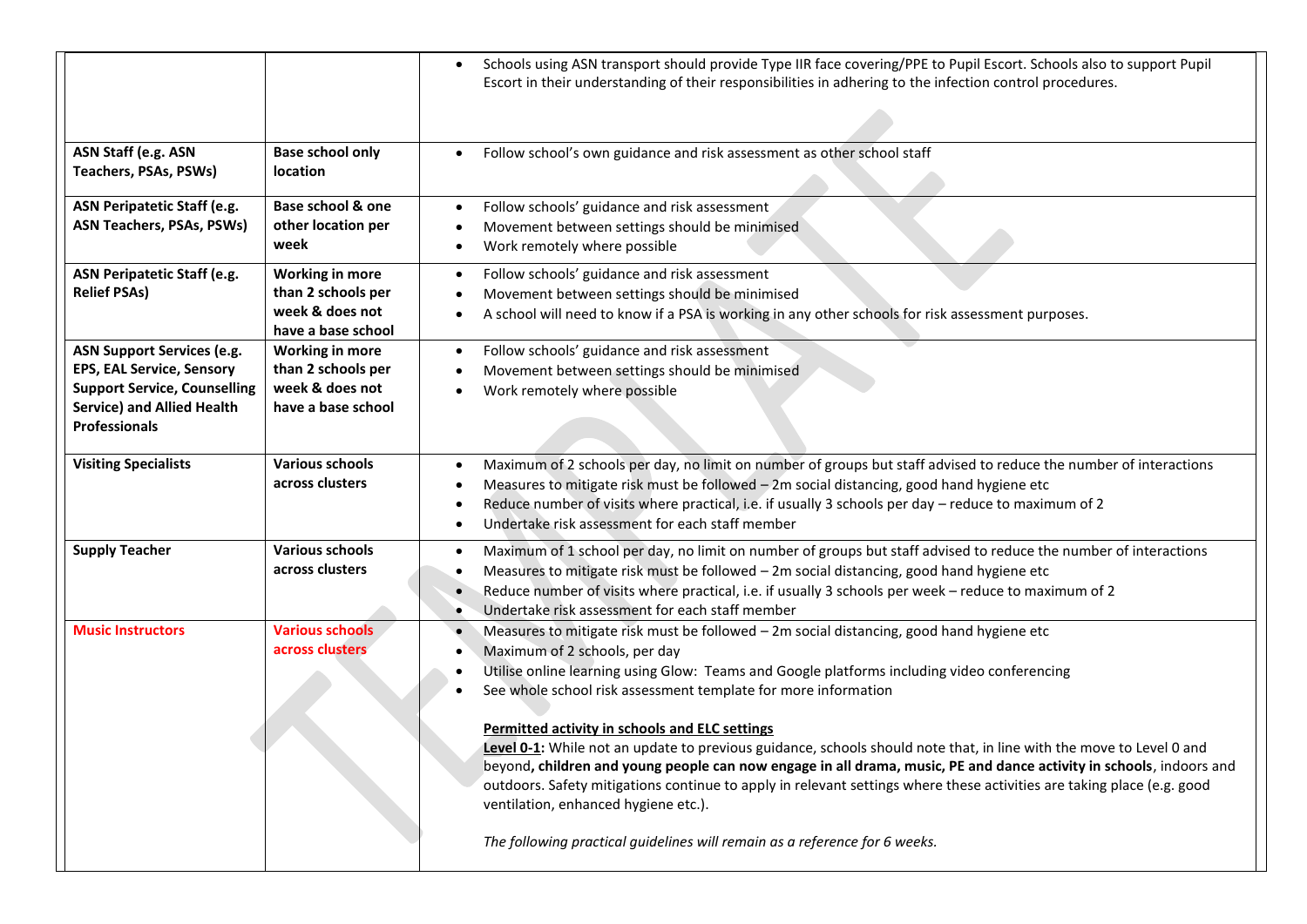|                                                                             |                        | Music (low risk - i.e. percussion, keyboards, strings and guitars). Activity indoors and outdoors is permitted subject to<br>risk assessment and with appropriate mitigations.<br>Music (higher risk, including singing) for ELC and primary aged children Activity outdoors and indoors is permitted<br>subject to risk assessment and with appropriate mitigations. Where singing in groups, outside activity is recommended<br>For secondary aged young people (higher risk, including singing, wind, and brass) activity outdoors is permitted. One<br>to one lessons (singing, wind and brass) are permitted indoors subject to risk assessment and with appropriate<br>mitigations including effective ventilation and physical distancing. Group activity should not take place indoors at<br>present. |
|-----------------------------------------------------------------------------|------------------------|---------------------------------------------------------------------------------------------------------------------------------------------------------------------------------------------------------------------------------------------------------------------------------------------------------------------------------------------------------------------------------------------------------------------------------------------------------------------------------------------------------------------------------------------------------------------------------------------------------------------------------------------------------------------------------------------------------------------------------------------------------------------------------------------------------------|
|                                                                             |                        | There remains a hierarchy of risk in these activities. For example, learning outdoors is safer than indoors. Activities undertaken at<br>low volume or those that have lower respiratory exertion are safer than stronger aerosol-generating activities. Individuals or<br>small numbers are safer than large groups performing. Activities involving no sharing of equipment is safer than those where<br>learners do share, or where equipment cannot be thoroughly cleaned between uses. Activities which can be done at a distance or<br>virtually are safer than those experienced in close proximity. Shorter duration activities carry a lower risk than longer duration<br>activities.                                                                                                                |
| <b>Janitorial Staff</b>                                                     | <b>Cluster Schools</b> | Where possible a maximum of 2 schools per day, this can be extended at the discretion of the Supervisory Janitor on the<br>undertaking of a dynamic risk assessment<br>Measures to mitigate risk must be followed -social distancing, good hand hygiene etc<br>Reduce number of visits where practical                                                                                                                                                                                                                                                                                                                                                                                                                                                                                                        |
| Instrumental Instructors Guidance here (updates in blue filter in document) |                        |                                                                                                                                                                                                                                                                                                                                                                                                                                                                                                                                                                                                                                                                                                                                                                                                               |

# **Individual and Class Photos**

QIM advises schools to make decisions based on local circumstances regarding individual and class photos resuming in schools. Previous routine may not be able to take place. School RA should be updated to include this activity. Social distancing, good hand hygiene to be included as appropriate. . **In place**

| Infection of<br>staff,<br>children &<br>visitors. | Staff,<br>Children<br>& young<br>people,<br><b>visitors</b> | Cross contamination<br>of infection. Infection<br>of staff, children and<br><b>visitors</b> |  | 5. | SUPPORT FOR CHILDREN AND YOUNG PEOPLE WITH ADDITIONAL SUPPORT NEEDS                                                                                                                            |  |  |
|---------------------------------------------------|-------------------------------------------------------------|---------------------------------------------------------------------------------------------|--|----|------------------------------------------------------------------------------------------------------------------------------------------------------------------------------------------------|--|--|
|                                                   |                                                             |                                                                                             |  |    | Where manual handling / personal care is required, at least two members of appropriately trained staff should be available. It should be established if this additional support is needed and  |  |  |
|                                                   |                                                             |                                                                                             |  |    | wear PPE where providing direct personal care. Only essential staff should enter the designated room where personal care is being carried out. Please click on link for the correct methods of |  |  |
|                                                   |                                                             |                                                                                             |  |    | putting on, and removing PPE.Establish a cleaning routine for specialist equipment for children with additional support needs, sensory rooms, to ensure safe use. Risk Assessment created for  |  |  |
|                                                   |                                                             | Special Schools/Community Resource Hubs personal care found here. In place, advice shared   |  |    |                                                                                                                                                                                                |  |  |
|                                                   |                                                             |                                                                                             |  |    | Risk assessments should be in place for children and young people with more complex needs, including those with emotional and behavioural needs. These risk assessments should be              |  |  |
|                                                   |                                                             |                                                                                             |  |    | updated as a matter of priority in light of changes to provision such as environment and staffing. Risk assessments must be mindful of the additional distress children and young people may   |  |  |
|                                                   |                                                             |                                                                                             |  |    | be experiencing due to measures introduced such as the use of face coverings or PPE, and the need for continued protection of staff.                                                           |  |  |
| Infected                                          | Staff,                                                      | Risk of infection to                                                                        |  |    | <b>CLASSROOM MANAGEMENT</b>                                                                                                                                                                    |  |  |
| person                                            | <b>Children</b>                                             | other people                                                                                |  |    |                                                                                                                                                                                                |  |  |
|                                                   | & young                                                     |                                                                                             |  |    |                                                                                                                                                                                                |  |  |
|                                                   |                                                             |                                                                                             |  |    |                                                                                                                                                                                                |  |  |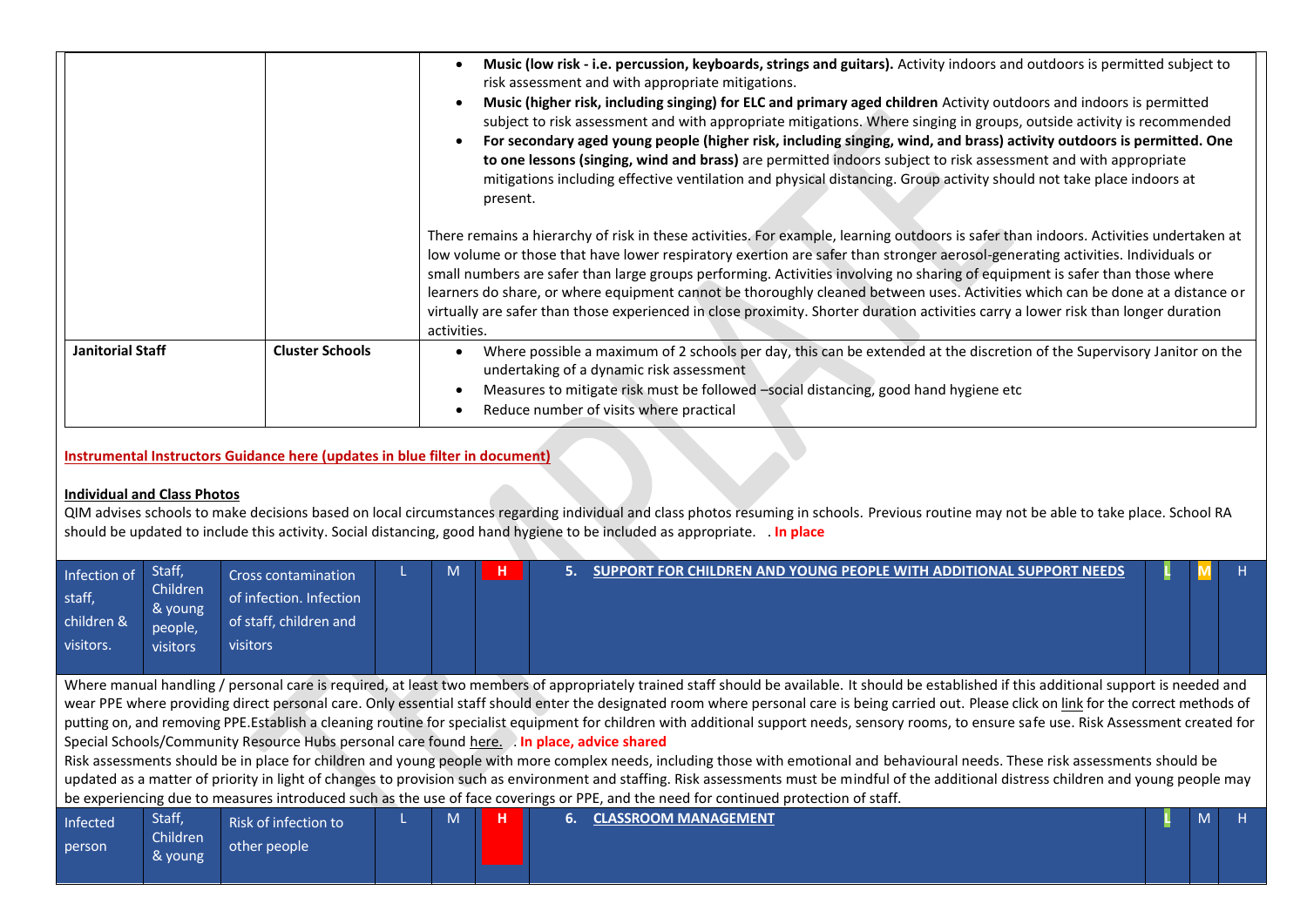| attending<br>the site | people,<br><b>Visitors</b> |  |  |                                                                                                                                   | $\mid$ Staff and pupils reminded at each registration time of social distancing and face covering rules<br>as appropriate for primary, secondary and special school settings. |  |
|-----------------------|----------------------------|--|--|-----------------------------------------------------------------------------------------------------------------------------------|-------------------------------------------------------------------------------------------------------------------------------------------------------------------------------|--|
|                       |                            |  |  | Not all cases will show symptoms & social distancing challenging to maintain with children, so<br>risk assessed as low to medium. |                                                                                                                                                                               |  |

Each teacher plans out their teaching spaces to maximise staff physical distancing. Existing furniture can be used effectively to support this. Pupils should be instructed to keep bags on their peg and jackets on their chair. Reduce the unnecessary sharing of resources as much as possible, including textbooks. Reduce the range of resources to be used in the classroom. Trays of equipment for individual or small groups of children should be created. Re-plan lessons / activities to avoid shared resources. In place, spaces reorganised and children issued individual **resource packs to minimise sharing of resources.**

All shared resources to be cleaned after each user (including computers, PE equipment etc). Build this into end of lesson activity routines in each setting. Schools to ensure a suitable disinfection product is available in all IT rooms and shared classroom spaces. Teacher to ensure students wipe down desk area, chair and resources after use if a shared space/resource. If student is too young, then arrangements for staff to help pupils with clean to be made locally. **In place, materials provided**

Additional cleaning will be provided by Cleaning Services and Janitorial Support for touch points in communal areas and will be organised locally. Remove resources which present cleaning challenges, e.g. construction materials and intricate items, fabric materials –beanbags, soft seating, etc. Try to avoid working with paper/other materials that are shared in a way that may aid transmission, i.e. consideration to be given to marking work (done electronically), photocopying, etc. Keep surfaces clear to make cleaning easier. Box of tissues in each class. Where there is a sink in the classroom, soap and paper towels should be available & a bin placed near the sink. Children and teacher should agree the handwashing routine for the day for their group. Consider the provision of hand sanitiser at the entrance of each classroom. **In place, materials provided**

Classrooms to be kept well-ventilated. Non-fire doors should be propped open to reduce the number of touch surfaces (see more detailed guidance under General Guidance). **In place and guidance shared.**

Updated guidance for practical activities foun[d here](https://education.gov.scot/improvement/covid-19-education-recovery/covid-19-return-to-educational-establishments/) (09.08.2021) in line with the move to Level 0 and beyond**, children and young people can now engage in all drama, music, PE and**  dance activity in schools, indoors and outdoors. Safety mitigations continue to apply in relevant settings where these activities are taking place (e.g. good ventilation, enhanced hygiene etc.).

Local arrangements need to be made regarding the cleaning schedule for changing areas. Changing rooms are an area of increased risk of transmission and should be avoided where possible. Following a risk assessment, if the use of changing rooms is considered necessary, schools should ensure mitigating actions are in place. This includes ensuring that changing rooms are as well ventilated as possible, used only by small numbers at any point in time to maximise physical distancing, and that close attention is paid to cleaning surfaces after use.

If changing rooms are not used:

- consideration should be given to alternative places for storing learners' belongings, for example, assigning each learner their own space;
- young people should be encouraged to arrive at school in their PE kit on days when physical education lessons will take place and, where possible, wait until they get home to change.

Further consideration to be given to the teaching of curriculum in practical subjects and how this can be amended to ensure minimum contact with equipment. Any equipment used to be properly cleaned after use. **In place**

There is no need for library books to be quarantined on return and school libraries should ensure good hand hygiene by browsers.

# **Secondary Schools Only**

Adjust class space if required, and where possible to maintain spacing between desks and individuals. Consider seating pupils side by side and facing forward, rather than face to face. Avoid situations that require young people to sit/stand in direct physical contact with others. Where they need to move to perform activities this should be organised to minimise congregation. Consider altering class size composition to create more space by evening out class sizes. Encourage social distancing where possible.

Senior phase school learners attending college: Pupils should only be on campus for the duration of the practical work and should continue to learn remotely for those course elements where this is possible.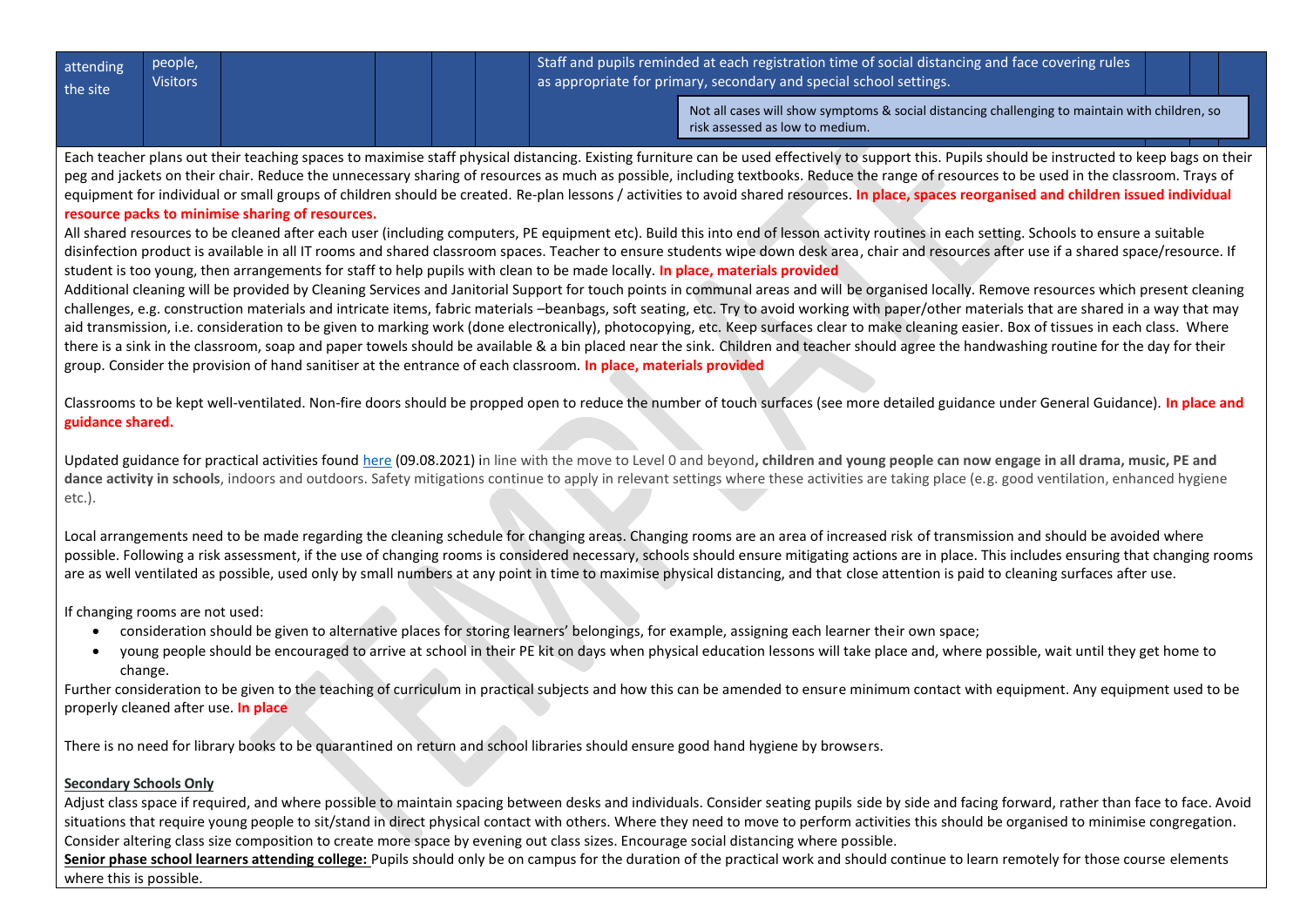## **Jotters**

If school resources (for example, text books, jotters) are taken home by a child, there is no longer a requirement to quarantine these for 72 hours upon return to the setting.

**The provision of activities or clubs outside the usual school timetable :** Where a school has a breakfast club which is organised by the third sector, parents and carers or volunteers, rather than by the school itself, the [guidance on](https://www.gov.scot/publications/coronavirus-covid-19-organised-activities-for-children/) unregulated children's services will apply.

 $\mathcal{L}$ 

| Infection of | Staff,              | Cross contamination     | M | н | ILLNESSES AND ACCIDENTS DURING ATTENDANCE AT ESTABLISHMENTS . | 'IVI |  |
|--------------|---------------------|-------------------------|---|---|---------------------------------------------------------------|------|--|
| staff,       | Children<br>& young | of infection. Infection |   |   | <b>OUTBREAK MANAGEMENT</b>                                    |      |  |
| children &   | people,             | of staff, children and  |   |   |                                                               |      |  |
| visitors.    | <b>Visitors</b>     | visitors                |   |   |                                                               |      |  |
|              |                     |                         |   |   |                                                               |      |  |

Guidance document for first responder[s here](https://www.gov.uk/government/publications/novel-coronavirus-2019-ncov-interim-guidance-for-first-responders/interim-guidance-for-first-responders-and-others-in-close-contact-with-symptomatic-people-with-potential-2019-ncov) that covers the use of PPE and CPR. Please click on [link](https://aberdeenshire.sharepoint.com/sites/Arcadia/services/Pages/Business%20Services/HR%20and%20OD/Health%20and%20Safety,%20Wellbeing%20and%20Risk%20Management/Health-and-Safety,-Wellbeing-and-Risk-Management.aspx) for the correct methods of putting on, and removing PPE. The symptomatic individual may also be asked to wear a Type IIR face mask to reduce environmental contamination where this can be tolerated. Staff use dynamic risk assessments through process due to needs/ conditions of pupils, staff member or contractor. Appropriate care taken when treating individuals presenting with illness, PPE equipment used as required – bodily spills kits (each kit contains mask, apron and gloves).

Isolation area where possible set up within the building identified in case of any individuals who present as unwell during the day. Follow procedures to remove from setting where someone becomes unwell:

- If over age of 16 they should go home as soon as symptoms noticed if able to do so
- Under the age of 16 (or otherwise unable to travel by themselves), parents/cares contacted and to follow guidance for households.
- A room or area should be designated for the pupil to wait to be collected with appropriate adult supervision.
- A separate bathroom should be designated for the individual to use.
- Private transport to reach home should be used where possible.
- If an individual is so unwell they need an ambulance advise the call handler of 999 you are concerned about Covid-19.

All First Aid Kits to contain PPE: gloves, aprons and masks. Additional guidance for staff is available here:

Guidance for School Staff on Personal Protective Equipment (PPE) requirements (PPE) requirements (PPE) requirements.

 $\frac{1}{\text{PDF}}$ 

It is the responsibility of the Head Teacher to ensure that they have sufficient stocks of PPE within their school at all time – the current guidance from procurement is having approximately 4 weeks stock on site. Stock will be ordered by, and held at, the Cluster Academy. CSN Support Service Co-ordinators have the lead on this locally. Head Teachers notified of local procedures. Facilities informed and deep clean carried out of areas deemed exposed to potential infection following [covid-19-decontamination-in-non-healthcare-settings](https://www.gov.uk/government/publications/covid-19-decontamination-in-non-healthcare-settings/covid-19-decontamination-in-non-healthcare-settings) guidance. Additional information found [here.](https://hpspubsrepo.blob.core.windows.net/hps-website/nss/2973/documents/1_covid-19-guidance-for-non-healthcare-settings.pdf) Schools should maintain accurate register of absences for staff and pupils – codes for this have been developed in SEEMiS. **In place**

# **COVID related Illnesses during attendance at establishments**

If a pupil or member of staff presents with Covid related symptoms whilst at school please see the information below, and NHS guidance and flowchar[t here](https://aberdeenshire.sharepoint.com/:w:/r/sites/covid-19childcarehubstaffinformation/_layouts/15/Doc.aspx?sourcedoc=%7B55AE122A-D6FE-46C4-BA36-31571B3E33A5%7D&file=NHS%20Coronavirus%20Guide%20Schools%20Aug%202020.docx&action=default&mobileredirect=true) with NHS FAQ[s here](https://aberdeenshire.sharepoint.com/:w:/r/sites/covid-19childcarehubstaffinformation/_layouts/15/Doc.aspx?sourcedoc=%7B55AE122A-D6FE-46C4-BA36-31571B3E33A5%7D&file=NHS%20Coronavirus%20Guide%20Schools%20Aug%202020.docx&action=default&mobileredirect=true) as a guide to the response required. Advic[e here](https://www.gov.scot/publications/coronavirus-covid-19-test-and-protect/pages/advice-for-employers/) for people advised to self-isolate. See below for OUTBREAK MANAGEMENT **In place, isolation space in medical room.**

#### With the Individual

- 1. Student / Staff member removed and sent to the designated isolation room/space, putting on the face covering that has been provided.
- 2. School Office phoned to request immediate collection / staff member returns home.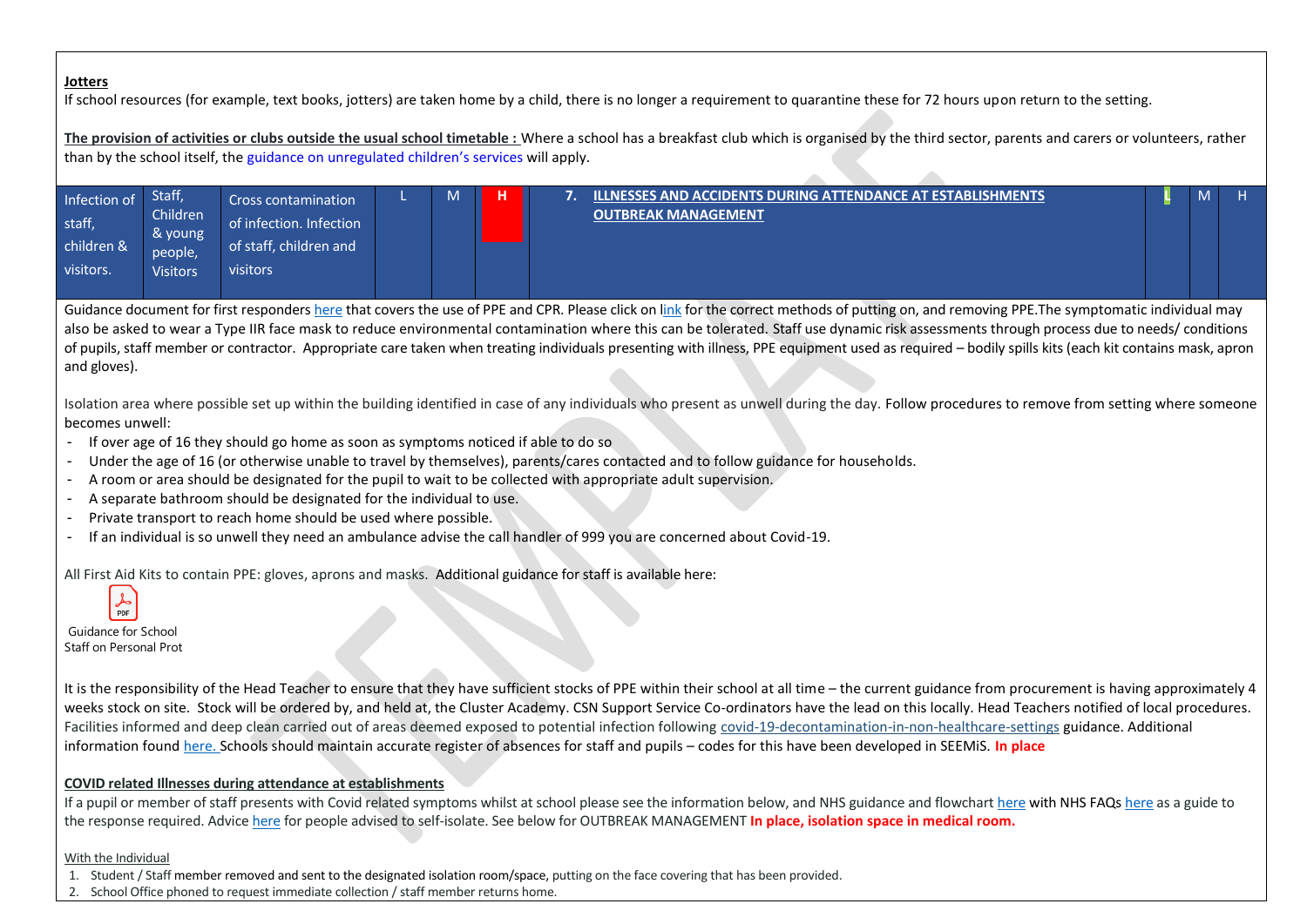- 3. Parent//carer or staff should be made aware of the Test and Protect process, and the school also consult with local HPT.
- 4. First Aider contacted with COVID related symptom advice, puts on relevant PPE supervises ill user until collection (supervised outside the room).
- 5. School office notifies supervisory janitor to have the designated isolation room/space and any toilets used deep cleaned.

#### With the group/class

- 1. Where student/staff has been identified displaying COVID related symptoms, lesson proceeds in situ for the remainder of that period or the class decanted to another area (local decision from dynamic risk assessment undertaken).
- 2. When decanting the staff member adds sign to the outside of the door putting the room out of use for that day and a sign on the relevant workstation.
- 3. Staff member notifies line manager and supervisory janitor to enable deep cleaning to take place.
- 4. Alternative locations are found for classes due to be in that room/area.

Supervisory Janitor should be informed and clean carried out of areas deemed exposed to potential infection followin[g covid-19-decontamination-in-non-healthcare-settings](https://www.gov.uk/government/publications/covid-19-decontamination-in-non-healthcare-settings/covid-19-decontamination-in-non-healthcare-settings) quidance.

Advice from the Health & Safety team is that once a symptomatic person has left the premises the area/room where they have been needs undergo an enhanced clean as soon as possible. Building management should quarantine immediate work area and any area the individual has spent more than 15 minutes in. These areas should be cordoned off to a 2m radius. Building management should affix signage notifying the area is out of use. Investigation as to where the individual has been needs to be identified by building management and reported to Cleaning Services. **In place**

The remaining pupils and staff member are not symptomatic and the person who has left is not a positive case until deemed so from test results. Until such time as the class / environment is clean then the school should manage the class in looking at suitable options for the class to be relocated if this is deemed to be the most suitable course of action, for example the pupil or member of staff has been moving around the room. This needs to be undertaken with sensitivity as to not cause unnecessary alarm or identify the reason why the pupil or staff member has left the space. It may be decided if the period is near its end that it is appropriate to remain in the class until the change of period, especially if the pupil has been sat in one space and not interacted with other pupils. A local decision through completing a dynamic risk assessment of the situation would determine the course of action. Also remember that staff should be maintaining physical distancing and along with children focusing on hygiene measures. **In place**

It is only if a positive result is confirmed then steps are taken to Test and Protect. Test and Protect in education, which is considered complex, allows for rapid testing of symptomatic children or staff for that matter. Until that result is confirmed positive then there is no need for others to self-isolate until either showing symptoms or being contacted by contact tracers.

## The following advice is available in:

[https://hpspubsrepo.blob.core.windows.net/hps-website/nss/2973/documents/1\\_covid-19-guidance-for-non-healthcare-settings.pdf](https://hpspubsrepo.blob.core.windows.net/hps-website/nss/2973/documents/1_covid-19-guidance-for-non-healthcare-settings.pdf)

**Environmental decontamination (cleaning and disinfection) after a possible case has left a workplace or other non-healthcare setting Cleaning and Disinfection** 

Once a possible case has left the premises, the immediate area occupied by the individual, e.g. desk space, should be cleaned with detergent to remove organic matter such as dust or body fluids then a disinfectant to kill pathogens. This should include any potentially contaminated high contact areas such as door handles, telephones and grab-rails. Once this process has been completed, the area can be put back into use.

Any public areas where a symptomatic or COVID-19 diagnosed individual has only passed through (spent minimal time in), e.g. corridors, and which are not visibly contaminated with any body fluids, do not need to be further decontaminated beyond routine cleaning processes.

Environmental cleaning and disinfection should be undertaken using disposable cloths and mop heads using standard household detergent and disinfectant that are active against viruses and bacteria. Follow manufacturer's instructions for dilution, application and contact times for all detergents and disinfectants. All cloths and mop heads used must be disposed of and should be put into waste bags as outlined below. The person responsible for undertaking the cleaning with detergent and disinfectant should be familiar with these processes and procedures.

In the event of a blood and body fluid spillage, keep people away from the area. Use a spill-kit if available, using the personal protective equipment (PPE) within the kit or PPE provided by the employer/organisation, and follow the instructions provided with the spill-kit. If no spill- kit is available, place paper towels over the spill, and seek further advice from the local Health Protection Team.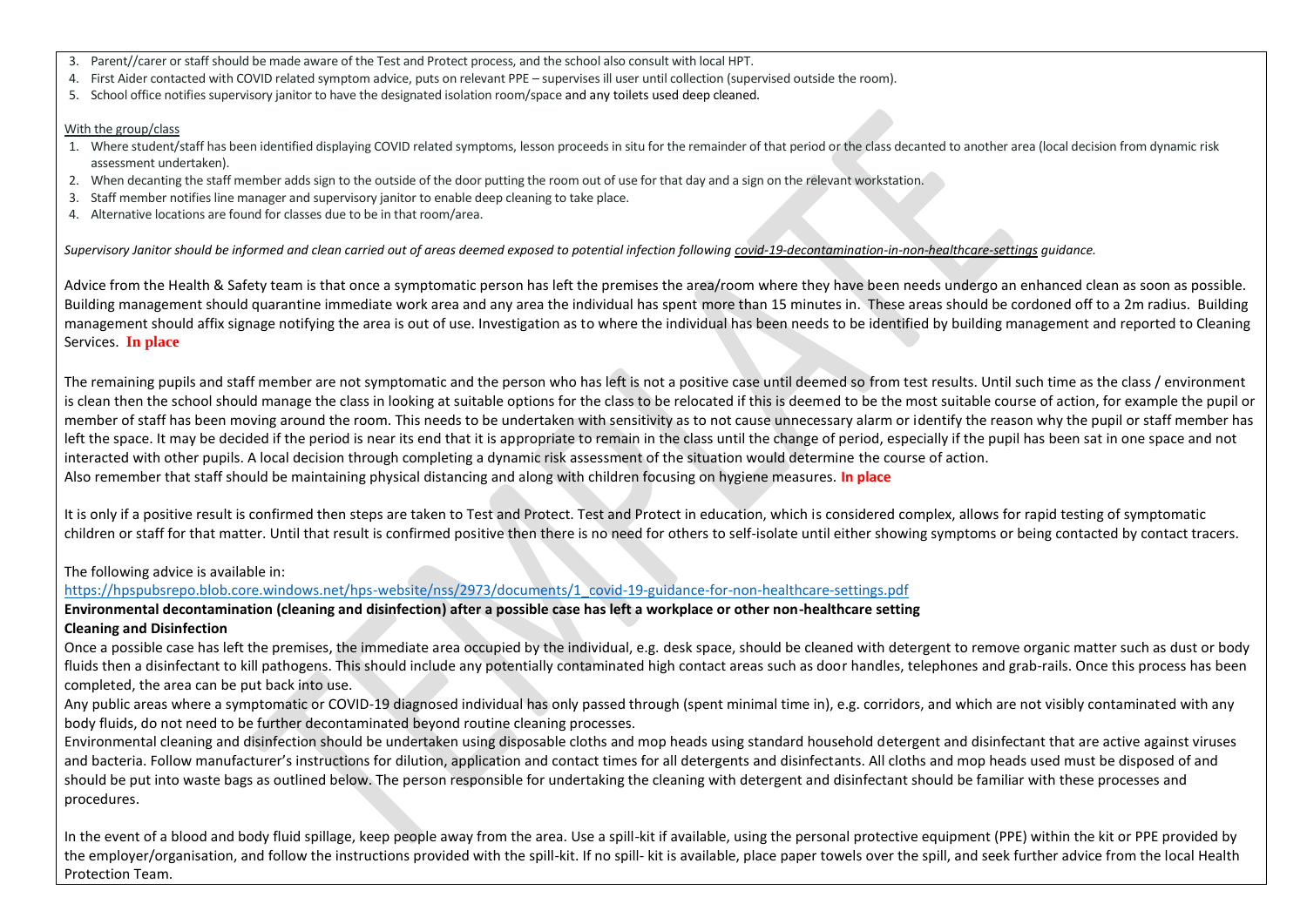| Staff.<br>Spread of<br>infection. | Children<br>& young<br>people,<br><b>Visitors</b> | <b>Cross contamination</b><br>of infection. Infection<br>of staff, children and<br><b>visitors</b> | M | н |  |
|-----------------------------------|---------------------------------------------------|----------------------------------------------------------------------------------------------------|---|---|--|
|                                   |                                                   |                                                                                                    |   |   |  |

## 8. **OUTBREAK MANAGEMENT SECTION WILL BE SUBJECT TO CHANGE**

**Please follow the management and communications steps in the COVID-19 Confirmed Case: School Management and Communications Flowchart found [here.](https://aberdeenshire.sharepoint.com/:f:/r/sites/covid-19childcarehubstaffinformation/Shared%20Documents/School%20Recovery%20Documents/Outbreak%20Management?csf=1&web=1&e=8DjjWq)**

**L** M H

Please note this needs to be used in conjunction with the following advice/guidance. Arrangements for joint working between schools, local authorities and local Health Protection Teams (HPTs) remain as before. The definitions of clusters and outbreaks are unchanged. Single cases will be identified by Test and Protect, and close contacts will be identified through them too.

[Coronavirus Guide for schools in the NHS Grampian area](https://aberdeenshire.sharepoint.com/:w:/r/sites/covid-19childcarehubstaffinformation/_layouts/15/Doc.aspx?sourcedoc=%7B55AE122A-D6FE-46C4-BA36-31571B3E33A5%7D&file=NHS%20Coronavirus%20Guide%20Schools%20Aug%202020.docx&action=default&mobileredirect=true&wdLOR=cEBD634A7-9F9F-43BA-ADAA-AC6C725D87A5&cid=ee5175d4-23c0-4f5b-9314-1686de32605c) August 2021 - found [here.](https://www.gov.scot/publications/coronavirus-covid-19-guidance-on-reducing-the-risks-in-schools/documents/)

- [Coronavirus \(Covid-19\) in Schools: Communications Protocol](https://aberdeenshire.sharepoint.com/:w:/r/sites/CommunicationsTracker/_layouts/15/Doc.aspx?sourcedoc=%7B3AB773F3-5E0A-47EF-8FE8-B0C6B5EB7F8E%7D&file=Covid-19%20Schools%20Communications%20Protocol.docx&action=default&mobileredirect=true) found [here.](https://aberdeenshire.sharepoint.com/:w:/r/sites/covid-19childcarehubstaffinformation/_layouts/15/Doc.aspx?sourcedoc=%7BB0E1E0FB-1022-4B63-8278-02852D0A998E%7D&file=Covid-19%20Schools%20Communications%20Protocol.docx&action=default&mobileredirect=true)
- [COVID-19: Outbreak Management \(Out-of-Hours\)](https://aberdeenshire.sharepoint.com/:w:/s/ECSONGOINGCOVID-19RESPONSEworkinggroup/ETgngfSDHVVDu_0opvLGGOMBqpaZ0PPz6AdZ1wx6qndBwA?e=lRfsnc&CID=D324841C-BB3A-4134-8468-A0FB9A4E7948&wdLOR=cA02A731E-2686-4934-9DD7-0C8AD7E0E02B) found [here,](https://aberdeenshire.sharepoint.com/:w:/r/sites/covid-19childcarehubstaffinformation/_layouts/15/Doc.aspx?sourcedoc=%7BDD9D5B76-A82E-4C13-ACB5-4E5F035A04D3%7D&file=OOH%20Duty%20Officer%20-%20School%20Outbreak%20-%20amendment%20January%202021.docx&action=default&mobileredirect=true)
- Public Health Risk Assessment for Confirmed Positive Cases V2.0 found [here.](https://aberdeenshire.sharepoint.com/:w:/r/sites/covid-19childcarehubstaffinformation/_layouts/15/Doc.aspx?sourcedoc=%7B210308DD-5E05-46A8-B676-521AF1B27DF0%7D&file=20201130%20Risk%20Assessment%20Form%20for%20Public%20Health%20for%20confirmed%20positive%20case(s)%20%20in%20education%2020201130%20%20v2.0.docx&action=default&mobileredirect=true)
- NHS Letter will be provided to the school by HPT
- Template letters for Head Teachers to use found here[: Low risk Cardinal letter -](https://aberdeenshire.sharepoint.com/:f:/r/sites/covid-19childcarehubstaffinformation/Shared%20Documents/School%20Recovery%20Documents/Outbreak%20Management?csf=1&web=1&e=velEz6) primary or secondary **(note change wording for parents and carers to colleagues as appropriate)**

Management of outbreaks in schools (if schools have two or more confirmed cases of COVID-19 within 14 days) and cases is led by local Health Protection Teams (HPTs) alongside local partners following establishe[d procedures.](https://hpspubsrepo.blob.core.windows.net/hps-website/nss/1673/documents/1_shpn-12-management-public-health-incidents.pdf.) Ensure you know how to contact local HPT:

• Grampian Health Protection Office Hours Tel No. 01224 558520; Out of Hours Tel No. 0345 456 6000 (Ask for Public Health on Call) Email Address: gram.healthprotection@nhs.scot

The local HPT have requested that schools contact them by email on Gram.contacttracing@nhs.scot if there is either a single confirmed (test positive) case of COVID-19 or any suspicion that there may be an outbreak of cases in a setting, schools should make prompt contact with their local HPT and local authority so they can assess the situation and offer advice. Increased respiratory illness should prompt contacting HPT for advice. Only those close contacts aged under 18 who are at the highest risk of being exposed to infection will be directly contact traced by Test and Protect and asked to self-isolate until they have received a negative PCR test. Test and Protect will focus on identification of household, overnight (sleepover) or clear, prolonged close contacts. Schools will no longer be as extensively involved in supporting contact tracing. They may be requested by Test and Protect to support identification of any adult staff or clinically vulnerable U18s who are not fully vaccinated and who have had unusually close or prolonged contact with an index case, so that tailored public health advice can be provided. Current Scottish Government guidance is that if people are fully vaccinated and obtain a negative PCR test then there is no need to continue isolating. However, Test and Protect or the HPT will advise.

Using the risk-informed approach set out in the latest guidance, all potential contacts (whether high or low) will be identified and provided with appropriate, proportionate advice on the action that should be taken in the following ways:

- Test and Protect will, through the contact tracing system, identify those contacts where there is a high risk or transmission and ask them to self-isolate and take a PCR test: and
- Other low risk contacts will be identified by schools when they are informed of positive cases, and sent information that advise them to take certain mitigating actions.

# There actions do not require self-isolation but include important advise of LFD testing and other mitigating actions.

If outbreak confirmed schools should work with local HPT to manage with local authority. Actions may include:

- Attendance at multi-agency incident management team meetings
- Communications with pupils, parents/carers, and staff
- Provide records of school layout / attendance / groups
- Implementing enhanced infection, prevention and control measures.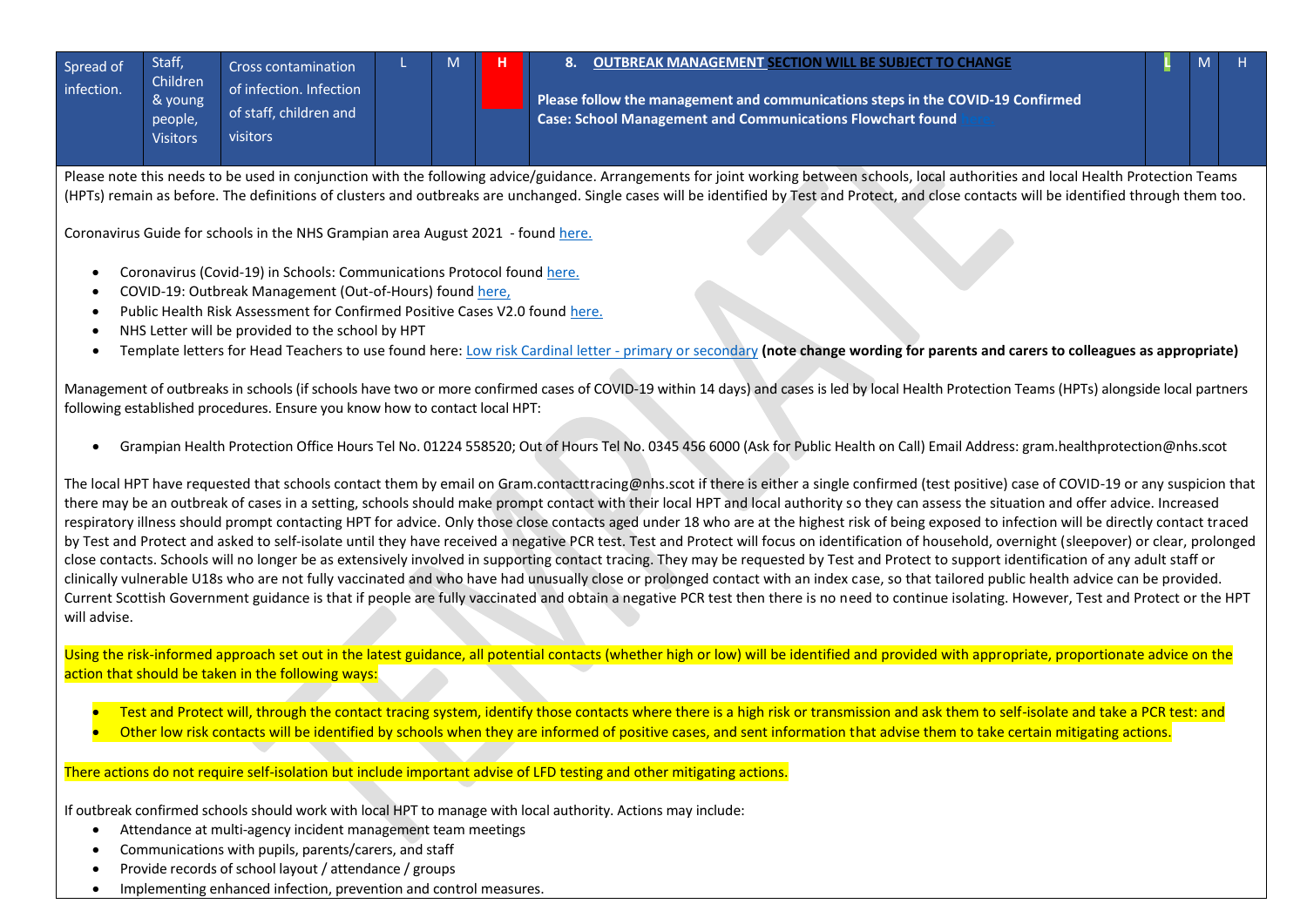Test and Protect will make recommendations on self-isolation, testing and the arrangements to do this. The IMT will discuss and agree additional measures to deal with the specific situation faced in a school. These may include reviewing risk assessments and compliance with existing guidance, the greater use of face coverings, reviewing and reducing higher risk activities, and/or a move to blended learning. Any discussion of possible school closures should take place between school, local authority and local HPTs. Schools should maintain appropriate records. **Notification Processes:** ALL confirmed cases must be reported through adding the details to the Accident/Incident reporting system on Arcadia and by notifying the school's Health & Safety Officer f. Include as much information as possible - including any evidence of the infection was work related as this will assist the Health & Safety Team conclude if the case is notifiable **by them** to the Health & Safety Executive (HSE). If the case is a member staff iTrent also needs to be updated.

| Spread of<br>infection. | <b>Staff</b><br><b>Visitors</b> | <b>Cross contamination</b><br>of infection. Infection<br>of staff, children and<br>visitors |  | 9. FACILITIES: inc, VENTILATION; STAFF AREAS/BASES<br>Ensure regular cleaning (at least twice daily) of commonly touched objects and surfaces (e.g.<br>  handles, shared surfaces desks / technology surfaces / dining tables), toilet areas, changing<br>rooms and staff areas. Additional cleaning will be provided by Cleaning Services. Where there<br>may be capacity gaps the janitorial team will help support where there is capacity to do so. The<br>allocation of this will be based on formula based on school size. |  |  |
|-------------------------|---------------------------------|---------------------------------------------------------------------------------------------|--|----------------------------------------------------------------------------------------------------------------------------------------------------------------------------------------------------------------------------------------------------------------------------------------------------------------------------------------------------------------------------------------------------------------------------------------------------------------------------------------------------------------------------------|--|--|

Pre-Covid 19 expectations would apply for cleaning down areas. Cleaning materials to be made available throughout the day for staff and there will be provision of adequate cleaning resources for staff to prepare their own workspaces for working. There is no expectation that teaching or PSA staff to clean communal areas or toilet facilities. The location of materials will be agreed locally, and Janitorial Staff can provide assistance in provision of materials. **In place and provided with appropriate guidance**

As a minimum, frequently touched surfaces should be wiped down at the beginning, and, or end of each day, and more frequently during the day depending on the number of people using the space, whether they are entering and exiting the setting, and access to hand washing and hand-sanitising facilities. Cleaning of frequently touched surfaces is particularly important in bathrooms and communal kitchens. When cleaning surfaces it is not necessary to wear PPE. Health Protection Scotland documentation can be found [here.](https://hpspubsrepo.blob.core.windows.net/hps-website/nss/2973/documents/1_covid-19-guidance-for-non-healthcare-settings.pdf) **Midway clean in place**

When using Covid Guard please ensure that all surfaces are wiped down after the contact time has passed. Other products may be used on the same surfaces and while not dangerous the effectiveness of the disinfection process may be reduced if the guidance is not adhered to. In its undiluted form Covid Guard should not be stored with Oxivir or Sani 4 in 1.

Janitorial staff will be able to support with the provision of bins for tissue waste in classrooms. All toilet areas to contain signage highlighting good handwashing routines. **In place**

## **Ventilation: Greater emphasis should be placed on ventilation, by keeping windows open as much as possible, and doors open when feasible and safe to do so.**

Leave non-fire doors open to reduce the amount of contact with doors and also potentially improve workplace ventilation. Where it's not possible to keep doors and windows open centralised or local mechanical ventilation is present, systems should, where possible, be adjusted to full fresh air. When changing filters enhanced precautions should be taken. Ensure systems do not automatically adjust ventilation levels due to differing occupancy levels.

Schools should as a minimum ensure that adequate levels of ventilation and appropriate temperatures are maintained, with reference to the School Premises Regulations. The primary effective method of increasing natural ventilation remains the opening of external doors, vents and windows. Wherever it is practical, safe and secure to do so, and appropriate internal temperatures can be maintained in line with statutory obligations, this approach should be adopted. Fire Safety Risk Assessment should always be reviewed before any internal doors are held open **In place and discussed**

#### **Ventilation:**

- partially opening doors and windows to provide ventilation while reducing draughts
- opening high level windows in preference to low level to reduce draughts
- purging spaces by opening windows, vents and external doors (e.g. between classes, during break and lunch, when a room is unused, or at other suitable intervals if a space is occupied for long periods at a time)

#### **Temperature:**

providing flexibility in permissible clothing while indoors including relaxing of uniform policy – pupils and staff should be allowed to wear warm clothing (jackets, jumpers, hats etc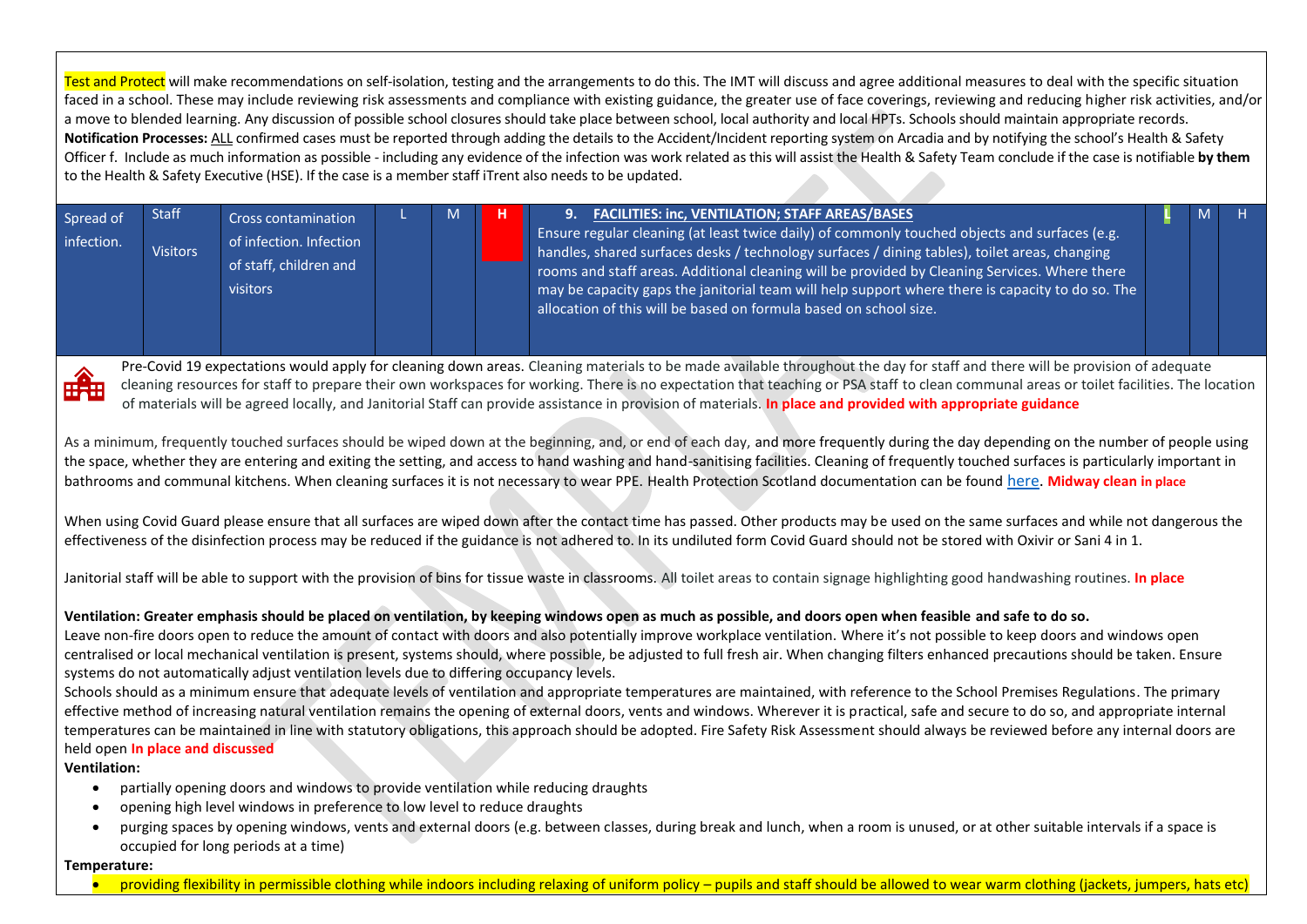- designing seating plans to reflect individual student/staff temperature preferences
- adjusting indoor heating to compensate for cold air flow from outside (e.g. higher system settings, increased duration)

Centralised or local mechanical ventilation systems should wherever possible be adjusted to full fresh air. Air recirculation should be avoided or minimised. Advice should be sought from the Property Team on the appropriate use of CO2 monitors.

Janitorial Support Teams are able to support with the logging of any calls concerning window opening faults if detected. FES have been advised to prioritise any calls for windows that cannot open / are hard to open.

Some schools may require the controlled propping open of fire doors to enable queuing for lunch lines. External Fire Doors if opened to facilitate lunchtime queues must be supervised by a responsible adult and details of this temporary measure added to the Fire Risk Assessment and revised documents shared with all relevant parties.

There are also circumstances where there are internal classroom spaces and offices that do not have ventilation. Advice from Health & Safety colleagues is that under certain circumstances internal fire doors can remain open whilst the space is in use. However, internal fire doors **must** be close should an evacuation take place, when the space is not in use and a responsible adult must be present if propped opened and the Fire Risk Assessment updated. These temporary procedures are only allowed as a result of the need to ensure ventilation in all spaces where people are present and revised documents must be shared with all relevant parties. **In place and discussed**

#### **STAFF AREAS AND BASES:**

The same social distancing and hand washing hygiene applies to all staff. **In place**

Consider breaks being staggered as per children's breaks to avoid congestion/contact. **In place, staggered break times**

The number of people in staff rooms at any one time should be limited to ensure social distancing can be maintained and face coverings should also be worn. Schools should plan how shared staff spaces are set up and used to help staff to distance 1m from each other. Staff should ensure that they use their own eating and drinking utensils. All areas and surfaces should be kept as clear and clean; all dishes should be washed in warm soapy water, dried and tidied away for good hygiene by individuals. Safe, hygienic and labelled food storage is necessary for shared fridges by staff. Universal signage should continue into any staff areas/bases and offices. Where there is a sink in the area, soap and paper towels should be available. Bin placed near sink. Areas to be kept well-ventilated where possible. Reduce the range of resources to be used. Reduce the sharing of resources as much as possible. Trays of equipment for individual should be created. Consider the provision of hand sanitiser in each area.

| Spread of                                                          | <b>Staff</b>                  | <b>Cross contamination</b>                                    | м | <b>10. BREAK AND LUNCHTIME</b>                                                                                                                                                                                                                                                                                                                                                                                                                                                                                                                                                                                  |  |  |
|--------------------------------------------------------------------|-------------------------------|---------------------------------------------------------------|---|-----------------------------------------------------------------------------------------------------------------------------------------------------------------------------------------------------------------------------------------------------------------------------------------------------------------------------------------------------------------------------------------------------------------------------------------------------------------------------------------------------------------------------------------------------------------------------------------------------------------|--|--|
| infection<br>during<br>canteen<br>use / break<br>and<br>lunchtimes | Children<br>& young<br>people | of infection.<br>Infection of staff,<br>children and visitors |   | Public health teams report examples of schools where large numbers of pupils have been<br>isolated because of groups mixing at break times. Consider staggered break and lunchtimes if<br>  possible. Consider all persons staying on site once they have entered it and not use local by<br>shops etc, where possible. It is recognised where staff have dual roles that this is not always<br>possible. If staff and pupils go off site, they should follow rules in place for wider society. The $^1$<br>sanitisation of hands followed by appropriate washing needs to be undertaken on return to<br>site.' |  |  |

Consider staggered handwashing for snack and lunchtimes. Staggered toilet breaks. Consider staggering break times to reduce congestion and contact at all times. Localised solutions should be agreed at each establishment. Reinforce handwashing prior to eating food. Hand sanitiser should be where people eat and should be used by all persons when entering and leaving the area. While the Scottish Government guidance encourages maintaining consistent groupings *where possible*, there are circumstances where it is necessary to bring groups together, and in these instances alternative mitigating actions should be put in place. For example, where a shared hall is used for the provision of lunches in a primary school, alternative mitigations could include staggered lunch times, ensuring groups are seated together and not mixing, hand washing/sanitising on entry to/exit from the dinner hall, minimising time groups are together, etc. The approach taken should be risk-based and adapted to the specific circumstances of the school.

**Canteen use:** Canteen staff should continue to follow Food Standard Agency's (FSA) in food preparation and their Hazard Analysis and Critical Control Point (HACCP) processes. Covid-19 Guidance can be found [here.](https://www.foodstandards.gov.scot/publications-and-research/publications/covid-19-guidance-for-food-business-operators-and-their-employees) App available for secondary schools for meal selection to assist with queues. Payments should be taken by contactless methods wherever possible. Touch pads will be removed from all till points. Payment will be taken by card or look up by catering staff. Drinking water should be provided with enhanced cleaning measures of the tap mechanism